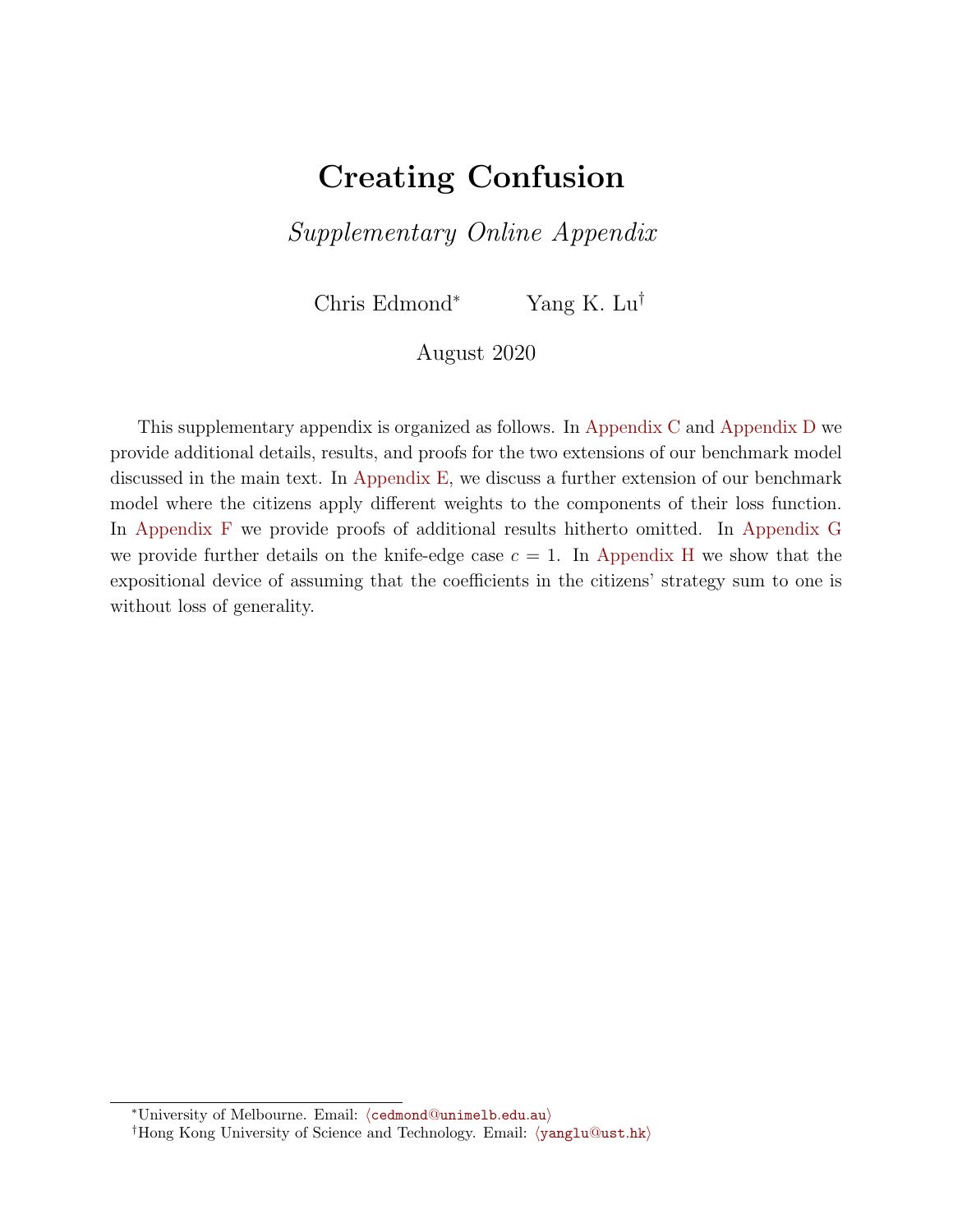## <span id="page-1-0"></span>C Active media

In this appendix we provide further details on the extension with an *active media*, where citizens obtain their information from a collection of journalists with preferences that may not perfectly reflect the preferences of the citizens.

## C.1 Journalists' best response

To construct the journalists' best response, we start from the optimal action  $a(x_i)$  for an individual journalist with signal  $x_i$ 

$$
a(x_j) = (1 - \lambda) \mathbb{E}[\theta | x_j] + \lambda \mathbb{E}[A(\theta) | x_j].
$$

If other journalists use  $a(x_j) = kx_j + (1-k)z$  and the politician uses  $y(\theta) = (1-\delta)\theta + \delta z$ , then the aggregate action is

$$
A(\theta) = ky(\theta) + (1 - k)z = k(1 - \delta)\theta + (1 - k(1 - \delta))z
$$
 (C1)

Collecting terms then gives

<span id="page-1-1"></span>
$$
a(x_j) = (1 - \lambda(1 - k(1 - \delta))) \mathbb{E}[\theta | x_j] + \lambda(1 - k(1 - \delta)) z;
$$
 (C2)

which is a weighted average of the posterior and prior expectations.

The posterior expectation continues to be

$$
\mathbb{E}[\theta | x_j] = \frac{(1 - \delta)\alpha_x}{(1 - \delta)^2 \alpha_x + \alpha_z} x_j + \left(1 - \frac{(1 - \delta)\alpha_x}{(1 - \delta)^2 \alpha_x + \alpha_z}\right) z \tag{C3}
$$

Plugging this formula back into [\(C2\)](#page-1-1) and matching coefficients we get the fixed-point condition

$$
k = (1 - \lambda(1 - k(1 - \delta))) \frac{(1 - \delta)\alpha_x}{(1 - \delta)^2 \alpha_x + \alpha_z}
$$

which has the unique solution

$$
k(\delta) := \frac{(1 - \delta)\alpha}{(1 - \delta)^2 \alpha + 1} \tag{C4}
$$

where  $\alpha := (1 - \lambda)\alpha_x/\alpha_z$ . In this notation,  $k_{nm}^* = k(0)$ .

## C.2 Politician's welfare

The politician's value function continues to be

$$
v(k) := \max_{\delta \in [0,1]} V(\delta, k) \tag{C5}
$$

where  $V(\delta, k)$  denotes the politician's ex-ante expected utility if they choose manipulation  $\delta$  and the journalists have response coefficient  $k$ . This is again

$$
V(\delta, k) = \frac{1}{\alpha_z} (B(\delta, k) - C(\delta)) + \frac{1}{\alpha_x} k^2
$$
 (C6)

where as in our benchmark model,  $B(\delta, k) := (k\delta + 1 - k)^2$  and  $C(\delta) := c\delta^2$ . In this notion,  $v^* = v(k^*)$ . Let  $v_{nm}(k)$  denote the politician's value function without manipulation

$$
v_{nm}(k) := V(0, k) \le \max_{\delta \in [0, 1]} V(\delta, k) =: v(k)
$$
 (C7)

In this notation,  $v_{nm}^* = v_{nm}(k_{nm}^*).$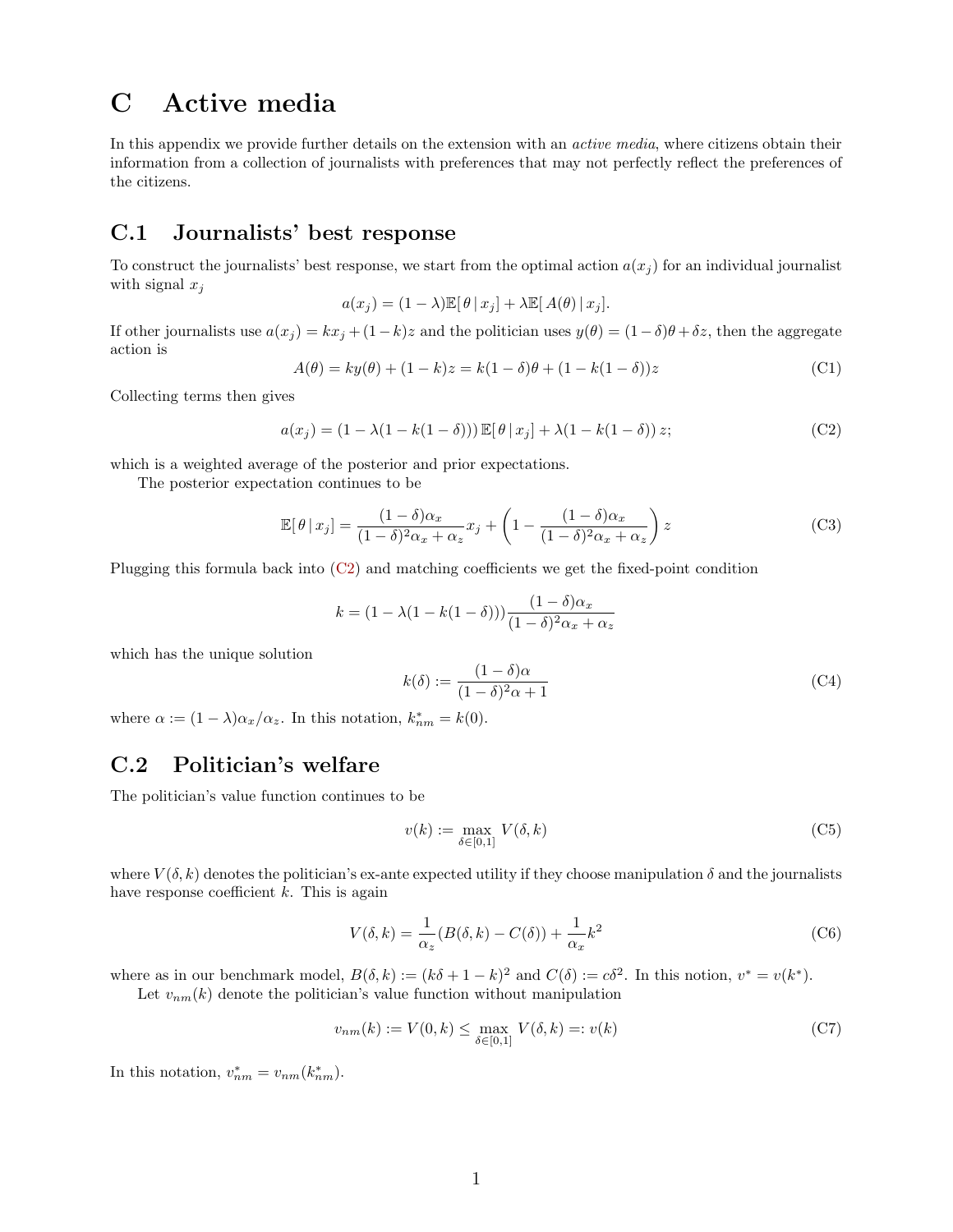#### When does manipulation backfire?

#### Supplementary Proposition 1.

- (i) For each  $\lambda < -1/2$  and  $c < 1$ , there exists a cutoff signal precision  $\underline{\alpha}_x^*$  such that for all  $\alpha_x < \underline{\alpha}_x^*$  the politician's manipulation backfires,  $v^* < v_{nm}^*$ .
- (ii) For each  $\lambda > +1/2$  and  $c > 1$ , there exists a cutoff signal precision  $\overline{\alpha}_x^* > \underline{\alpha}_x^*$  such that for all  $\alpha_x > \overline{\alpha}_x^*$ the politician's manipulation backfires,  $v^* < v_{nm}^*$ .

#### Proof. See [Appendix F.2.](#page-14-0)

 $\Box$ 

To understand why backfiring can occur, notice that the manipulation technology has both direct and indirect effects on the politician's payoff. The direct effect benefits the politician by making the journalists' signals noisier than they would be absent manipulation. The indirect effect causes the journalists' equilibrium response coefficient to change from  $k_{nm}^*$  to  $k^*$ , which may or may not benefit the politician.

Backfiring occurs when the change from  $k_{nm}^*$  to  $k^*$  moves against the politician's interest by a sufficiently large amount. If  $\lambda < 0$  the politician prefers higher  $k^*$  and backfiring will occur when journalists are sufficiently less responsive to their signals than they would be absent manipulation, i.e., when  $k^*$  is sufficiently smaller than  $k_{nm}^*$ . If  $\lambda > 0$  the politician prefers lower  $k^*$  and backfiring will occur when journalists are sufficiently more responsive to their signals than they would be absent manipulation, i.e., when  $k^*$  is sufficiently larger than  $k_{nm}^*$ .

To see this, we decompose the change in the politician's payoff as

<span id="page-2-0"></span>
$$
v^* - v_{nm}^* = (v(k^*) - v_{nm}(k^*)) + (v_{nm}(k^*) - v_{nm}(k_{nm}^*))
$$
\n(C8)

Since  $v(k) \geq v_{nm}(k)$  for all k, the first term in the decomposition [\(C8\)](#page-2-0) is not negative. So to obtain backfiring the second term  $v_{nm}(k^*) - v_{nm}(k^*_{nm})$  must be *sufficiently negative*. Now observe that this second term is a comparison of the function  $v_{nm}(k)$  at two different points,  $k^*$  and  $k^*_{nm}$ , where  $v_{nm}(k) := V(0, k)$  is given by<sup>[1](#page-2-1)</sup>

<span id="page-2-2"></span>
$$
v_{nm}(k) = \frac{1}{\alpha_z} (1 - k)^2 + \frac{1}{\alpha_x} k^2.
$$
 (C9)

This quadratic in k decreases from  $v_{nm}(0) = 1/\alpha_z$  till it reaches its global minimum at  $k_{min} := \alpha_x/(\alpha_x + \alpha_z)$ and then increases to  $v_{nm}(1) = 1/\alpha_x$ . Now suppose the journalists' actions are strategic substitutes,  $\lambda < 0$ . Then  $k_{nm}^* > k_{min}$  and so  $v_{nm}(k)$  is strictly increasing on  $(k_{nm}^*, 1)$ . So if  $\lambda < 0$  a necessary condition for  $v_{nm}(k^*) - v_{nm}(k^*_{nm}) < 0$  is that  $k^* < k^*_{nm}$ . Similarly, if the journalists' actions are strategic complements,  $\lambda > 0$ , then  $k_{nm}^* < k_{min}$  and so  $v_{nm}(k)$  is strictly decreasing on  $(0, k_{nm}^*)$ . So if  $\lambda > 0$  a necessary condition for  $v_{nm}(k^*) - v_{nm}(k^*_{nm}) < 0$  is that  $k^* > k^*_{nm}$ .

Conditions on the primitives. We now establish conditions on the primitives sufficient to ensure that the gap between  $v_{nm}(k^*)$  and  $v_{nm}(k^*_{nm})$  is indeed large enough that the politician's manipulation backfires. To do this we use:

<span id="page-2-3"></span>Remark 1. Journalists are less responsive to their signals with manipulation

$$
k^*(\alpha, c) < k^*_{nm}(\alpha) \qquad \text{if and only if} \qquad c < c^*_{nm}(\alpha) \tag{C10}
$$

where

<span id="page-2-4"></span>
$$
c_{nm}^*(\alpha) = \begin{cases} \frac{\alpha}{\alpha - 1} \left( \frac{\alpha}{\alpha + 1} \right)^2 & \text{if } \alpha > 1 \\ +\infty & \text{if } \alpha \le 1 \end{cases}
$$
(C11)

*Proof.* From Lemma 1, if  $\alpha \leq 1$  then  $k(\delta)$  is decreasing in  $\delta$ . Any  $c < +\infty$  implies  $\delta^*(\alpha, c) > 0$  and hence  $k(\delta^*) < k(0)$ . Recall that  $k(0) = \alpha/(\alpha+1) = k_{nm}^*(\alpha)$ . Therefore, if  $\alpha \leq 1$ , it is always the case that  $k^*(\alpha, c) < k^*_{nm}(\alpha)$ . With  $\alpha > 1$ ,  $k(\delta)$  is first increasing and then decreasing in  $\delta$ . We then need to find

<span id="page-2-1"></span><sup>&</sup>lt;sup>1</sup>This expression for  $v_{nm}(k)$  can also be obtained as the limit of  $v(k)$  from (??) as  $c \to \infty$ .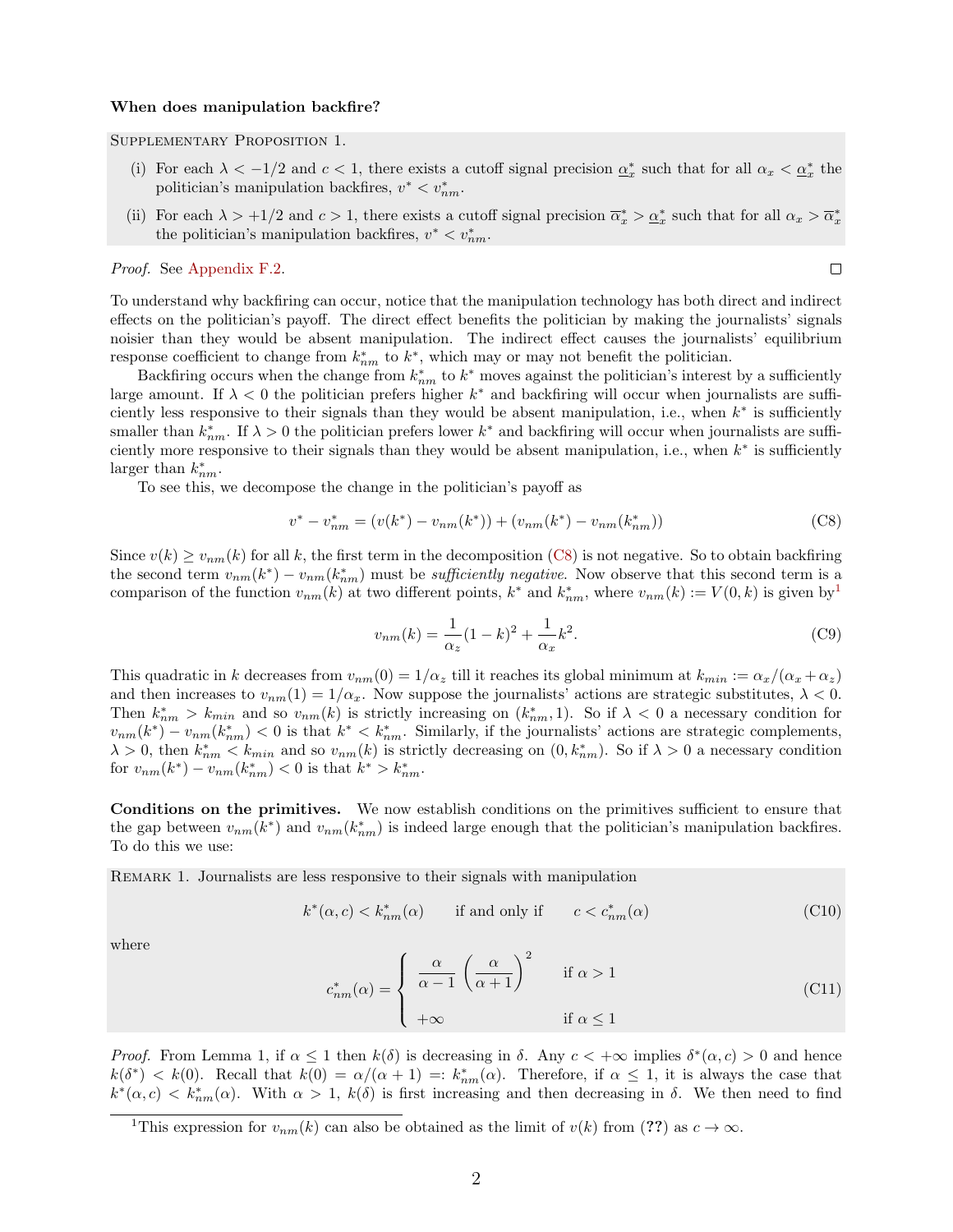combinations of  $(\alpha, c)$  that give  $k^*(\alpha, c) = k^*_{nm}(\alpha)$ . To do so, first determine the equilibrium  $\delta^*$  that equates  $k(\delta; \alpha)$  and  $k_{nm}^*(\alpha)$ , namely

$$
\delta_{nm}^*(\alpha) = \frac{\alpha - 1}{\alpha}, \qquad \alpha > 1
$$
\n(C12)

Then solve for c that equates  $\delta(k_{nm}^*(\alpha); c)$  and  $\delta_{nm}^*(\alpha)$ , namely

$$
c = \frac{\alpha}{\alpha - 1} \left( \frac{\alpha}{\alpha + 1} \right)^2 =: c_{nm}^*(\alpha)
$$
\n(C13)

(with  $c_{nm}^*(\alpha) = +\infty$  for  $\alpha \leq 1$ ). We now show that  $k^*(\alpha, c) < k^*_{nm}(\alpha)$  iff  $c < c^*_{nm}(\alpha)$ . Observe that

$$
\delta_{nm}^*(\alpha) = \frac{\alpha - 1}{\alpha} > \hat{\delta}(\alpha)
$$
\n(C14)

where  $\hat{\delta}(\alpha)$  is the critical point from Lemma 1. Hence  $k(\delta;\alpha)$  is decreasing in  $\delta$  for any  $\delta \geq \delta^*_{nm}(\alpha)$ . Now observe that  $k(\delta^*_{nm}(\alpha); \alpha) = k^*_{nm}(\alpha)$  so that  $k^*(\alpha, c) < k^*_{nm}(\alpha)$  iff  $\delta^*(\alpha, c) > \delta^*_{nm}(\alpha)$ . From Lemma 4 we know that  $\delta^*(\alpha, c)$  is strictly decreasing in c hence any  $c < c^*_{nm}(\alpha)$  is equivalent to  $\delta^*(\alpha, c) > \delta^*_{nm}(\alpha)$ .

In other words, if the composite parameter  $\alpha \leq 1$  then we know that  $k^* < k^*_{nm}$  regardless of c but if  $\alpha > 1$ then the journalists'  $k^*$  is less than  $k^*_{nm}$  only if c is low enough.<sup>[2](#page-3-0)</sup>

Now observe from [\(C9\)](#page-2-2) that  $v_{nm}(k)$  is a linear combination of the terms  $(1 - k)^2$  and  $k^2$  with the relative importance of the  $k^2$  term decreasing in  $\alpha_x$ . As  $\alpha_x$  decreases, the function  $v_{nm}(k)$  behaves more like the increasing  $k^2$  term so that if  $\lambda < 0$  and  $k^* < k^*_{nm}$  then the second term in the decomposition  $v_{nm}(k^*) - v_{nm}(k^*_{nm})$  becomes more and more negative, eventually becoming negative enough that the net result is for the politician to be worse off. Similarly, as  $\alpha_x$  increases, the function  $v_{nm}(k)$  behaves more like the decreasing  $(1-k)^2$  term so that if  $\lambda > 0$  and  $k^* > k^*_{nm}$  the second term in the decomposition  $v_{nm}(k^*) - v_{nm}(k^*_{nm})$  becomes more and more negative, eventually becoming negative enough that the net result is that the politician is again worse off.

When does manipulation benefit? Although information manipulation can backfire on the politician, there are nonetheless clear situations where the politician benefits from information manipulation.

SUPPLEMENTARY PROPOSITION 2. The politician benefits from manipulation,  $v^* > v_{nm}^*$ , if either:

- (i) The journalists' actions are strategic substitutes,  $\lambda \leq 0$ , and the costs of manipulation are sufficiently high,  $c > c_{nm}^*(\alpha)$ , or
- (ii) The journalists' actions are strategic complements,  $\lambda \geq 0$ , and the costs of manipulation are sufficiently low,  $c < c_{nm}^*(\alpha)$ .

*Proof.* Recall the decomposition [\(C8\)](#page-2-0) above. Since  $v(k) \ge v_{nm}(k)$  for all k, the first term is not negative, so for the politician to gain it is sufficient that the second term  $v_{nm}(k^*) - v_{nm}(k^*_{nm})$  is positive. When the journalists' actions are strategic substitutes,  $\lambda < 0$ ,  $v_{nm}(k)$  is strictly increasing on  $(k_{nm}^*, 1)$  and hence  $v_{nm}(k^*) - v_{nm}(k^*_{nm})$  is positive if  $k^* > k^*_{nm}$ . From [Remark 2](#page-2-3) we know that  $k^* > k^*_{nm}$  if and only if  $c > c<sub>nm</sub><sup>*</sup>(\alpha)$ . Similarly, when the journalists' actions are strategic substitutes,  $\lambda > 0$ ,  $v_{nm}(k)$  is strictly decreasing on  $(0, k_{nm}^*)$  and hence  $v_{nm}(k^*) - v_{nm}(k_{nm}^*)$  is positive if  $k^* < k_{nm}^*$ , which from [Remark 2](#page-2-3) happens if and only if  $c < c_{nm}^*(\alpha)$ . П

These sufficient conditions guarantee that the introduction of the manipulation technology changes the journalists' equilibrium response coefficient from  $k_{nm}^*$  to  $k^*$  in a direction that benefits the politician, i.e., increasing to  $k^* > k^*_{nm}$  if  $\lambda < 0$  or decreasing to  $k^* < k^*_{nm}$  if  $\lambda > 0$ . Notice that in the knife-edge special case with no interactions among journalists,  $\lambda = 0$ , the politician benefits from manipulation regardless of c.

[Figure 8](#page-4-0) illustrates both benefits from manipulation and backfiring in the same figure. The top row shows the politician's benefit from manipulation  $v^* - v_{nm}^*$  as a function of the intrinsic precision  $\alpha_x$  for the

<span id="page-3-0"></span><sup>&</sup>lt;sup>2</sup>The function  $c_{nm}^*(\alpha)$  is at first steeply decreasing in  $\alpha$ , crosses  $c_{nm}^*(\alpha) = 1$  and then reaches a minimum before increasing again, approaching  $c = 1$  from below as  $\alpha \to \infty$ . So in the limit as  $\alpha \to \infty$ , the question of whether or not the equilibrium  $k^*$  is less than  $k^*_{nm}$  reduces to whether or not c is more or less than 1.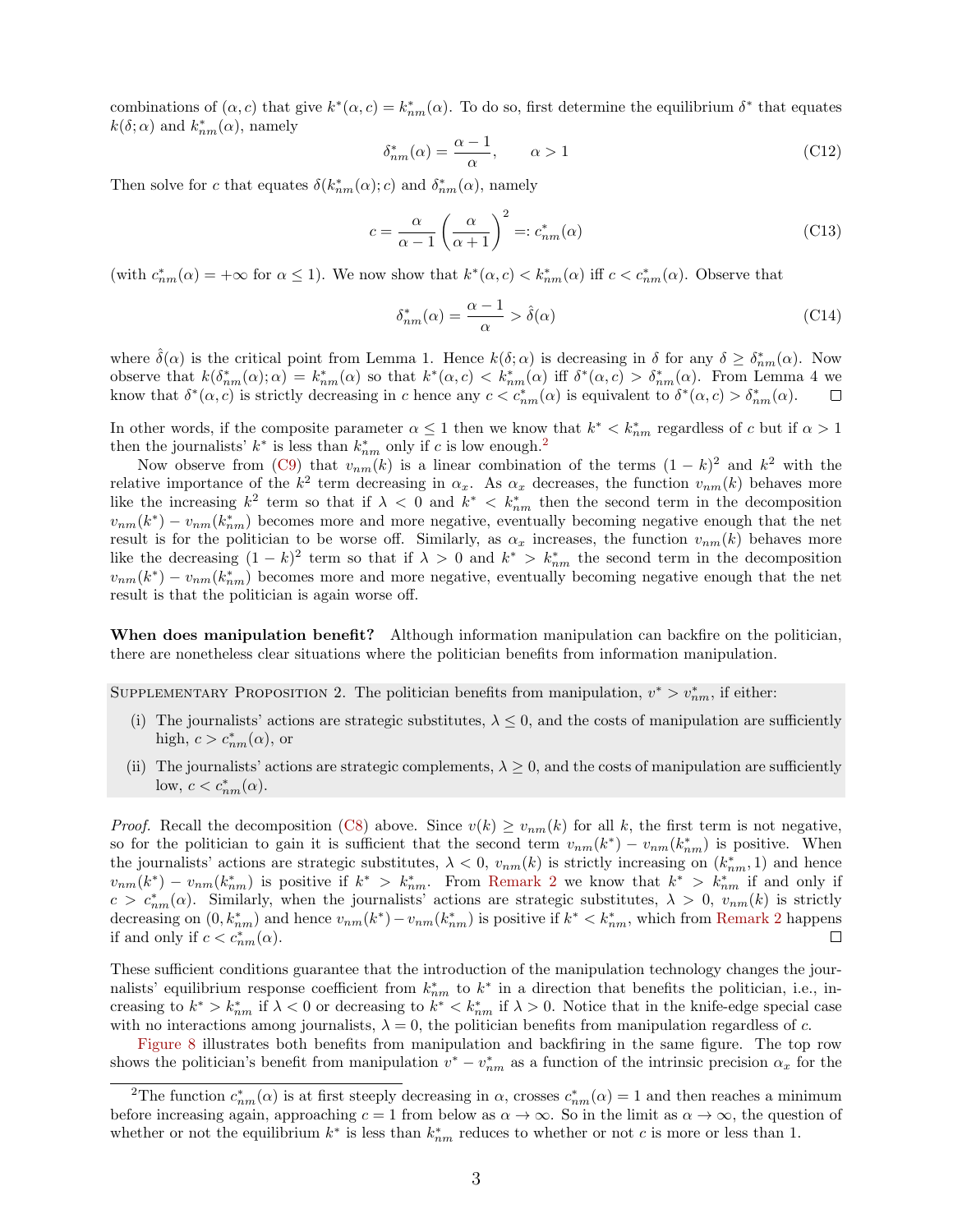<span id="page-4-0"></span>

Figure 1: Politician benefits most when c is low and  $\alpha_x$  is high.

Politician's benefit from manipulation  $v^* - v_{nm}^*$  (top row) and payoff  $v^*$  (bottom row) as functions of the intrinsic precision  $\alpha_x$  for various costs of manipulation c when the journalists' actions are strong strategic substitutes  $\lambda < -1/2$  (left column) or strong strategic complements  $\lambda > 1/2$  (right column). The politician's payoff absent manipulation  $v_{nm}^*$  asymptotes to zero as  $\alpha_x \to \infty$ . If  $c > 1$  the politician's payoff with manipulation v<sup>\*</sup> also asymptotes to zero but if  $c < 1$  then v<sup>\*</sup> asymptotes to  $(1-c)/\alpha_z > 0$  so that the politician benefits. The politician benefits the most when when c is low and  $\alpha_x$  is high. In the left column we use  $\lambda < -1$  to highlight that for this parameter setting  $v^*$  and  $v^*_{nm}$  need not be monotonic in  $\alpha_x$ .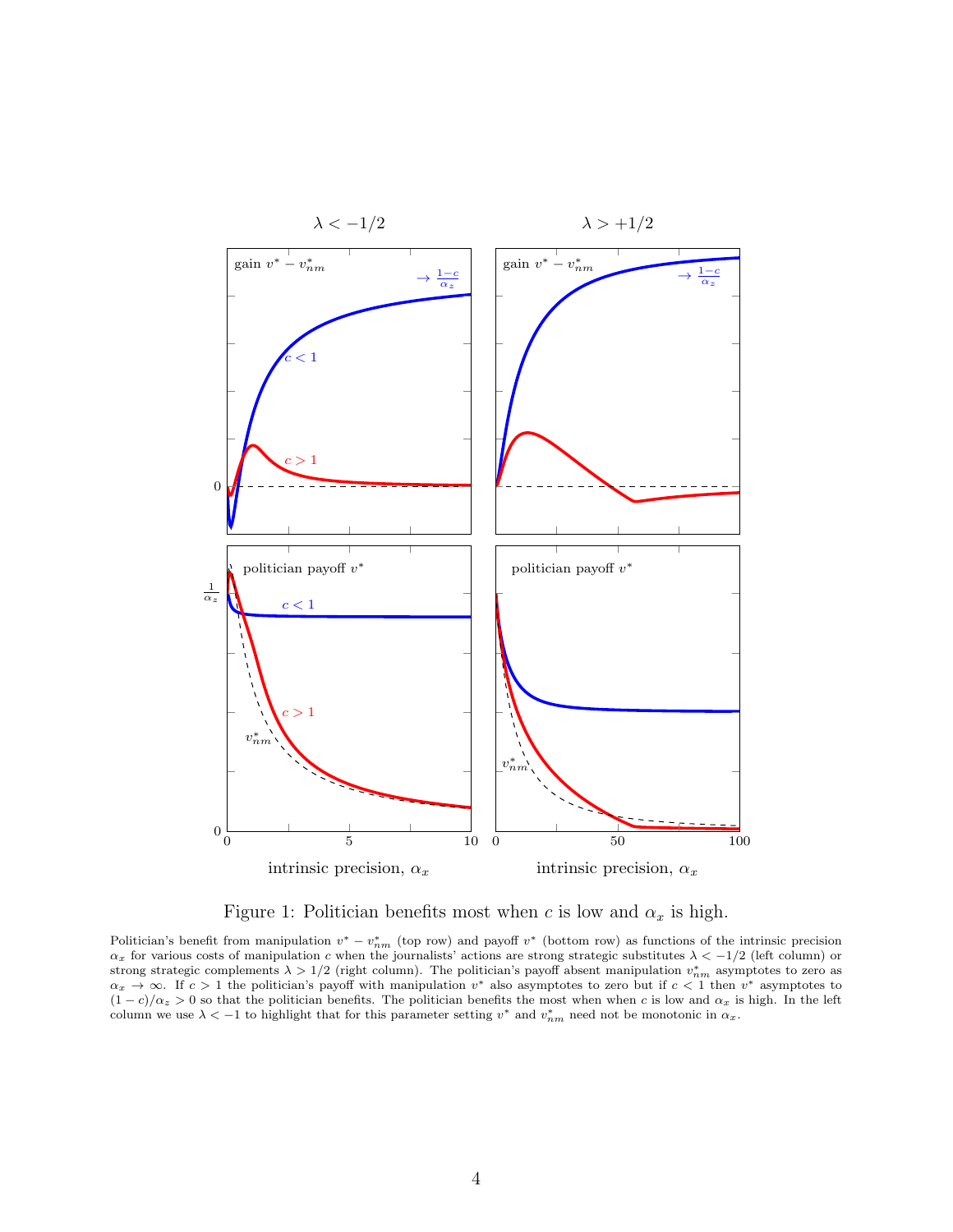case of low costs of manipulation,  $c < 1$  (in blue), and the case of high costs of manipulation,  $c > 1$  (in red). The bottom row shows the underlying levels  $v^*$  for  $c < 1$  (in blue) and  $c > 1$  (in red) along with the politician's welfare  $v_{nm}^*$  in the absence of manipulation (dashed black). The left column shows the results when the journalists' actions are strong strategic substitutes,  $\lambda < -1/2$ . The right column shows the results when the journalists' actions are strong strategic complements,  $\lambda > +1/2$ .

A striking feature of [Figure 8](#page-4-0) is that the politician gains the most from manipulation when c is low and  $\alpha_x$  is high, regardless of  $\lambda$ .

### C.3 Journalists' and citizens' welfare

Journalists. We first define the journalists' loss function

$$
l_{\mathcal{J}}(\delta) := \min_{k \in [0,1]} L_{\mathcal{J}}(k,\delta)
$$
 (C15)

where  $L_{\mathcal{J}}(k,\delta)$  denotes the journalists' ex-ante expected loss, i.e., the expectation of (??) in the main text with respect to the prior that  $\theta$  is normally distributed with mean z and precision  $\alpha_z$ , if they choose k when the politician has manipulation  $\delta$ . This works out to be

<span id="page-5-2"></span>
$$
L_{\mathcal{J}}(k,\delta) = \frac{1-\lambda}{\alpha_z}B(\delta,k) + \frac{1}{\alpha_x}k^2
$$
\n(C16)

where again  $B(\delta, k) := (k\delta + 1 - k)^2$  denotes the politician's benefit from manipulation. Evaluating at the journalists' best response  $k(\delta)$  and collecting terms gives

<span id="page-5-3"></span>
$$
l_{\mathcal{J}}(\delta) = L_{\mathcal{J}}(k(\delta), \delta) = \frac{1}{\alpha_x} \left( \frac{k(\delta)}{1 - \delta} \right) = \left( \frac{1}{1 + \alpha(1 - \delta)^2} \right) \frac{1 - \lambda}{\alpha_z}.
$$
 (C17)

Citizens. The citizens evaluate outcomes according to the loss

<span id="page-5-0"></span>
$$
\int_0^1 (a_j - \theta)^2 \, dj = (A - \theta)^2 + \int_0^1 (a_j - A)^2 \, dj \tag{C18}
$$

So the citizens are at their bliss point if the journalists all produce  $a_i = \theta$ .

Now let  $L_c(k, \delta)$  denote the citizens' ex ante expected loss, i.e., the expectation of [\(C18\)](#page-5-0) with respect to the prior that  $\theta$  is normally distributed with mean z and precision  $\alpha_z$ , if the journalists choose k when the politician has manipulation  $\delta$ . This works out to be

<span id="page-5-1"></span>
$$
L_{\mathcal{C}}(k,\delta) = \frac{1}{\alpha_z}B(\delta,k) + \frac{1}{\alpha_x}k^2
$$
\n(C19)

as in equation (??) in the main text.

Wedge between journalists' and citizens' losses. Comparing  $(C19)$  and  $(C16)$  we see that

$$
L_{\mathcal{C}}(k,\delta) = L_{\mathcal{J}}(k,\delta) + \frac{\lambda}{\alpha_z} B(\delta,k)
$$
 (C20)

In the special case  $\lambda = 0$ , where the journalists care only about accurate reporting with no interactions amongst themselves, the citizens' loss and the journalists' loss *coincide*. More generally, since  $B(\delta, k) \geq 0$ , the citizens' loss is larger than the journalists' loss whenever  $\lambda > 0$  and is less than the journalists' loss whenever  $\lambda < 0$ . Intuitively, an incentive to coordinate,  $\lambda > 0$ , means that individual journalists respond more to their common prior z than its underlying precision warrants. Therefore, from the citizens' point of view, the journalists are excessively responsive to their prior and hence under-responsive to the information contained in their signals. For example, if  $\lambda \to 1$  the journalists can be quite content when they are producing similar reports,  $a_i \approx A$ , even if those reports are far from  $\theta$  and hence very unsatisfactory from the citizens' point of view.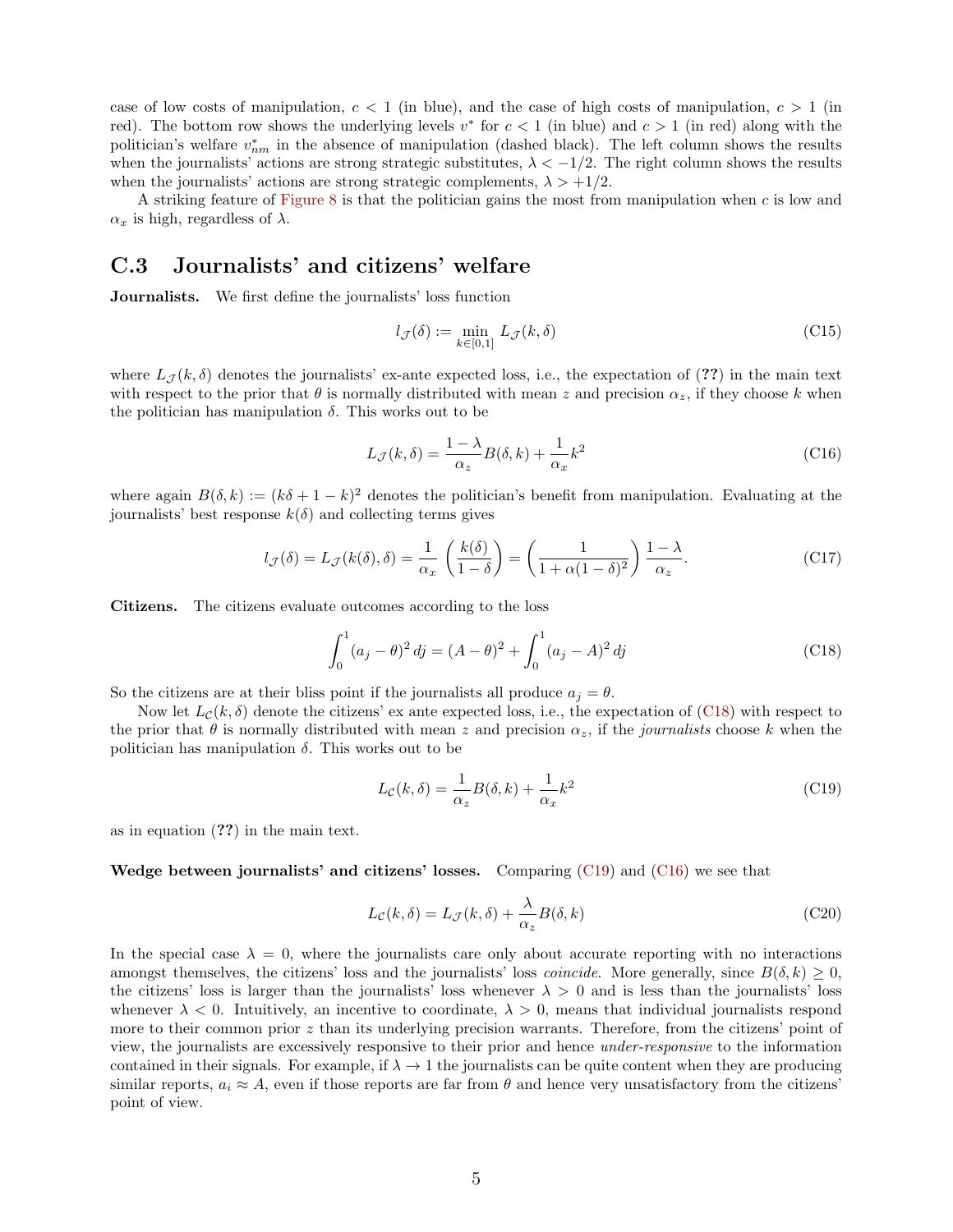Effects of manipulation on journalists and citizens. Evaluating  $L_{\mathcal{J}}(k,\delta)$  at the journalists' best response  $k(\delta)$  we can then write

<span id="page-6-1"></span>
$$
l_{\mathcal{C}}(\delta) := L_{\mathcal{C}}(k(\delta), \delta) = l_{\mathcal{J}}(\delta) + \frac{\lambda \alpha_z}{(1 - \lambda)^2} l_{\mathcal{J}}(\delta)^2
$$
(C21)

The comparison of the citizens' equilibrium loss with and without manipulation is then reduced to comparing  $l_{\mathcal{C}}^* = l_{\mathcal{C}}(\delta^*)$  and  $l_{\mathcal{C},nm}^* = l_{\mathcal{C}}(0)$ . Similarly, the comparison of the journalists' equilibrium loss with and without manipulation is reduced to comparing  $l_{\mathcal{J}}^* = l_{\mathcal{J}}(\delta^*)$  and  $l_{\mathcal{J},nm}^* = l_{\mathcal{J}}(0)$ . Our main result here is:

Supplementary Proposition 3.

- (i) The journalists are worse off with manipulation,  $l^*_{\mathcal{J}} > l^*_{\mathcal{J},nm}$ .
- (ii) The citizens are worse off with manipulation,  $l_{\mathcal{C}}^* > l_{\mathcal{C},nm}^*$ , if  $\lambda > -1$ .
- (iii) The citizens are *better off* with manipulation,  $l_c^* < l_{\mathcal{C},nm}^*$ , if  $\lambda < -1$  and  $\alpha_x < \hat{\alpha}_x^{**}$ .

Proof. See [Appendix F.2.](#page-14-0)

So the journalists are always worse off with manipulation. Whether the citizens are worse off or not depends on the strategic interactions among the journalists. If the journalists' actions are not strong strategic substitutes,  $\lambda > -1$ , the citizens are also unambiguously worse off with manipulation. But if the journalists' actions are strong strategic substitutes,  $\lambda < -1$ , and if in addition the intrinsic precision of journalists' signals is low enough,  $\alpha_x < \hat{\alpha}_x^{**}$ , then, perhaps surprisingly, the citizens are in fact *better off* with manipulation. To understand this first notice that when  $\lambda \leq 1$ , the isouralists have a strong inequire to differentiate understand this, first notice that when  $\lambda < -1$ , the journalists have a strong incentive to differentiate themselves from one another and their response  $k$  to their idiosyncratic signals is, from the citizens' point of view, more than is warranted by the underlying precision of their signals. This is especially problematic for the citizens when the signals are imprecise, i.e., when  $\alpha_x$  is very low. By reducing k, the politician's manipulation then "corrects" for this, which makes the citizens better off than they would be absent manipulation.[3](#page-6-0)

Effects of  $\alpha_x$  on journalists' loss. Notice from the journalists' loss function [\(C17\)](#page-5-3) the strategic interaction term  $(1 - \lambda)$  and the prior precision  $\alpha_z$  simply scale the whole loss. Similar to the citizens' loss [\(C17\)](#page-5-3) in the benchmark model, we can measure the equilibrium payoffs for the journalists,  $l^*_{\mathcal{J}} = l_{\mathcal{J}}(\delta^*)$ , by their *indirect* utility evaluated at the equilibrium manipulation:

$$
u^*(\alpha, c) = \alpha (1 - \delta^*(\alpha, c))^2.
$$
\n(C22)

This term is identical to (??) in the main text except that the composite precision parameter  $\alpha := (1-\lambda)\alpha_x/\alpha_z$ now incorporates the effect of the strategic interactions. The welfare results on  $u^*(\alpha, c)$  in Proposition 3 and Remark 1 of the main text therefore also apply to the equilibrium payoffs of the journalists in the extended model. In the following corollary, we restate the welfare results in terms of the journalists' loss and the intrinsic signal precision  $\alpha_x$ :

REMARK 2. The journalists' loss  $l_{\mathcal{J}}^*$  is strictly decreasing in  $\alpha_x$  if and only if  $\alpha_x < \alpha_x^{**}$ . For  $c > 1$  the critical point  $\alpha_x^{**} = +\infty$ .

*Proof.* The journalists' loss  $l^*_{\mathcal{J}}$  is proportional to  $(1+u^*(\alpha, c))^{-1}$ . Using part (i) and (ii) of Proposition 3 and the definition of the composite precision parameter  $\alpha := (1 - \lambda)\alpha_x/\alpha_z$ , we obtain  $\alpha_x^{**} = (\alpha_z/(1 - \lambda))\alpha^*(c)$ where  $\alpha^*(c)$  is the critical value in part (ii) of Proposition 3.  $\Box$ 

$$
\widehat{\alpha}_x^{**} = -\left(\frac{1+\lambda}{(1-\lambda)^2}\right)\,\alpha_z, \qquad \lambda < -1
$$

This is maximized at  $\lambda = -3$  for which  $\hat{\alpha}_x^{**} = \alpha_z/8$ . Even allowing the value of  $\lambda$  most favorable to this scoperio, it only occurs if the prime signal procession  $\alpha$ , is less than one gighth of the prior processio scenario, it only occurs if the intrinsic signal precision  $\alpha_x$  is less than one-eighth of the prior precision  $\alpha_z$ .

 $\Box$ 

<span id="page-6-0"></span><sup>&</sup>lt;sup>3</sup>The region of the parameter space where the citizens are better off with manipulation is in a sense quite small. The critical point turns out to be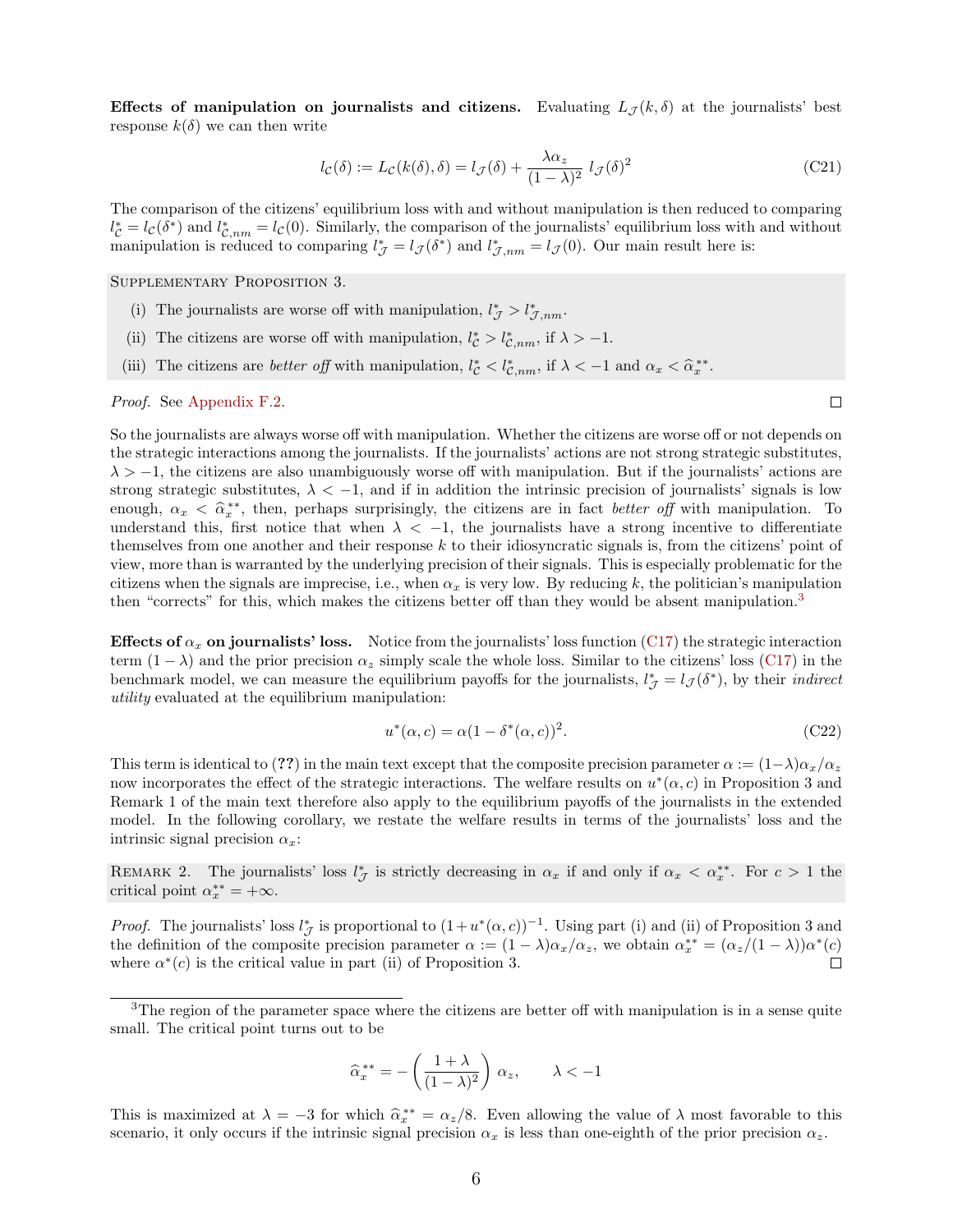<span id="page-7-0"></span>

Figure 2: Citizens and journalists lose most when c is low and  $\alpha_x$  is high.

Citizens' loss  $l^*_{\mathcal{C}}$  and journalists' loss  $l^*_{\mathcal{J}}$  as functions of  $\alpha_x$  for  $c > 1$  (top row) and  $c < 1$  (bottom row) and for  $\lambda > -1$  (left column) and  $\lambda < -1$  (right column). If  $\lambda > -1$  both loss functions move in the same direction in response to  $\alpha_x$ . If  $c > 1$  both loss functions are strictly decreasing (top left). If  $c < 1$  both loss functions are ∪-shaped with critical point  $\alpha_x^{**}$  (bottom left). If  $\lambda < -1$  the loss functions move in the same direction only between the critical points  $\alpha_x^{**}$  and  $\overline{\alpha}_x^{**}$  (right column). If  $c < 1$ the citizens' loss asymptotes to  $1/\alpha_z$  and the journalists' loss asymptotes to  $(1 - \lambda)/\alpha_z$ . For the left column we use  $\lambda > 0$  which implies that the journalists' loss is less than the citizens' loss. The colored dashed lines show the corresponding loss functions absent manipulation. If  $\lambda < -1$  then for  $\alpha_x$  sufficiently small the citizens are better off with manipulation.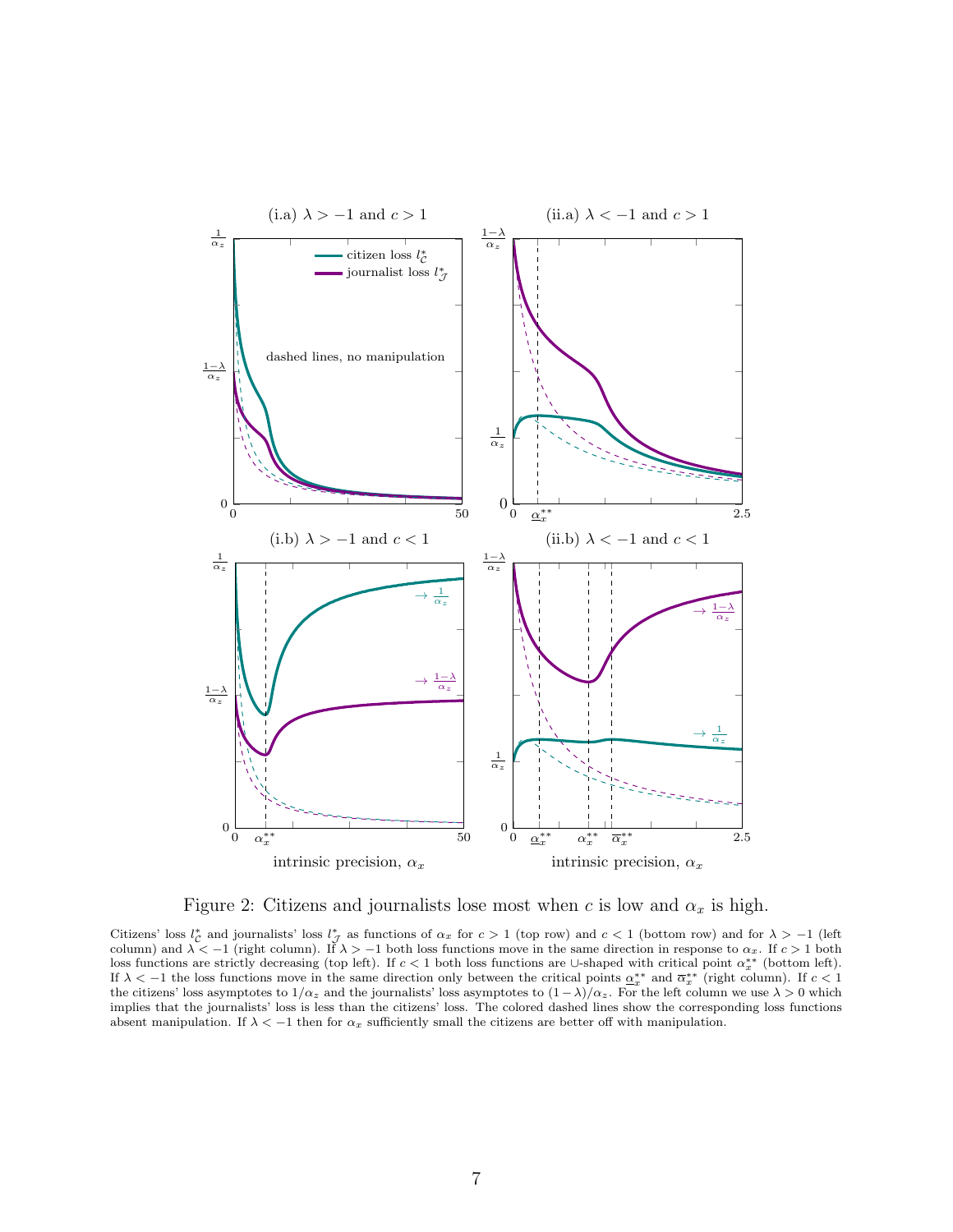Effects of  $\alpha_x$  on citizens' loss. Evaluating the expression for the citizens' loss in [\(C21\)](#page-6-1) at the equilibrium manipulation  $\delta^*$  gives

$$
l_{\mathcal{C}}^* = l_{\mathcal{J}}^* + \frac{\lambda \alpha_z}{(1 - \lambda)^2} l_{\mathcal{J}}^{*2}
$$
 (C23)

Hence the effects of  $\alpha_x$  on the citizens' equilibrium loss are given by the total derivative

<span id="page-8-5"></span>
$$
\frac{dl_{\mathcal{C}}^*}{d\alpha_x} = \frac{dl_{\mathcal{J}}^*}{d\alpha_x} \left[ 1 + \frac{2\lambda\alpha_z}{(1-\lambda)^2} l_{\mathcal{J}}^* \right] \tag{C24}
$$

This expression is convenient because all the effects of  $\alpha_x$  enter  $l_c^*$  only through  $l_{\mathcal{J}}^*$ . This gives:

<span id="page-8-4"></span>SUPPLEMENTARY PROPOSITION 4. The citizens' loss  $l^*_{\mathcal{C}}$  and the journalists' loss  $l^*_{\mathcal{J}}$  move in the same direction in response to changes in  $\alpha_x$  if and only if either (i)  $\lambda > -1$ , or (ii)  $\lambda < -1$  and  $\alpha_x \in (\underline{\alpha}_x^{**}, \overline{\alpha}_x^{**})$ . For  $c > 1$ ,  $\overline{\alpha}_x^{**} = +\infty.$ 

Proof. See [Appendix F.2.](#page-14-0)

[Figure 2](#page-7-0) illustrates the effects of  $\alpha_x$  on the journalists' and citizens' loss. The left and right columns show the cases  $\lambda > -1$  and  $\lambda < -1$  respectively. The top and bottom rows show the cases  $c > 1$  and  $c < 1$ respectively. Each panel shows the loss of the citizens  $l_c^*$  and the journalists  $l_d^*$  as functions of  $\alpha_x$ . The dashed lines demarcate the critical points  $\alpha_x^{**}$  and  $\alpha_x^{**}, \overline{\alpha}_x^{**}$ . As with the journalists' loss, the limit of the citizens' loss as  $\alpha_x \to \infty$  is sensitive to the costs of manipulation c. If  $c < 1$ , as  $\alpha_x \to \infty$  the citizens's loss  $l_c^*$ asymptotes to the same loss  $1/\alpha_z$  the citizens would have if  $\alpha_x = 0$ . If  $c > 1$ , the citizens's loss  $l_c^*$  asymptotes to zero, the same limit of the citizens' loss without manipulation,  $l_{\mathcal{C},nm}^*$ .

# <span id="page-8-0"></span>D Heterogeneous priors and manipulation of the signal variance

In this appendix we provide further details on the extension where citizens have heterogeneous priors and where the politician can manipulate the signal variance.

**Setup.** Given that the citizens have linear strategies  $a(x_i, z_i) = kx_i + (1 - k)z_i$  the politican's problem is now to choose y and  $\gamma$  to maximize

$$
V(y, \gamma) = \int_0^1 (k(y + \varepsilon_i) + (1 - k)(z + \eta_i) - \theta)^2 dt - c(y - \theta)^2 - c_{\gamma}(\gamma - 1)^2
$$
  
=  $(ky + (1 - k)z - \theta)^2 + \gamma \sigma_x^2 k^2 + \sigma_{\eta}^2 (1 - k)^2 - c(y - \theta)^2 - c_{\gamma}(\gamma - 1)^2$ 

The first order condition for the variance manipulation factor  $\gamma$  can be written

<span id="page-8-1"></span>
$$
\gamma(k) = 1 + \frac{\sigma_x^2}{2c_\gamma} k^2 \tag{D1}
$$

And since the objective is separable in y and  $\gamma$  the first order condition for the signal mean y is as in the benchmark model

<span id="page-8-2"></span>
$$
y(\theta) = (1 - \delta)\theta + \delta z, \qquad \delta(k) = \frac{k - k^2}{c - k^2}
$$
 (D2)

where the second order condition again requires  $c - k^2 \geq 0$ . The optimal action for the citizens is  $a_i =$  $\mathbb{E}[\theta | x_i, z_i]$ . The citizens have signals  $x_i = y + \varepsilon_i = (1 - \delta)\theta + \delta z + \varepsilon_i$  and prior  $z_i = z + \eta_i = \theta + \varepsilon_z + \eta_i$ . Using the properties of the bivariate normal distribution, conditional on  $x_i, z_i$  the citizens posterior for  $\theta$  is normal with expected value

$$
\mathbb{E}[\theta \,|\, x_i, z_i] = \frac{(1-\delta)\sigma_z^2 + \sigma_\eta^2}{(1-\delta)^2 \sigma_z^2 + \sigma_\eta^2 + \gamma \sigma_x^2} x_i + \left(1 - \frac{(1-\delta)\sigma_z^2 + \sigma_\eta^2}{(1-\delta)^2 \sigma_z^2 + \sigma_\eta^2 + \gamma \sigma_x^2}\right) z_i
$$

Hence indeed the citizens have strategies of the form  $a(x_i, z_i) = kx_i + (1 - k)z_i$  where

<span id="page-8-3"></span>
$$
k(\delta, \gamma) = \frac{(1 - \delta)\sigma_z^2 + \sigma_\eta^2}{(1 - \delta)^2 \sigma_z^2 + \sigma_\eta^2 + \gamma \sigma_x^2}
$$
(D3)

 $\Box$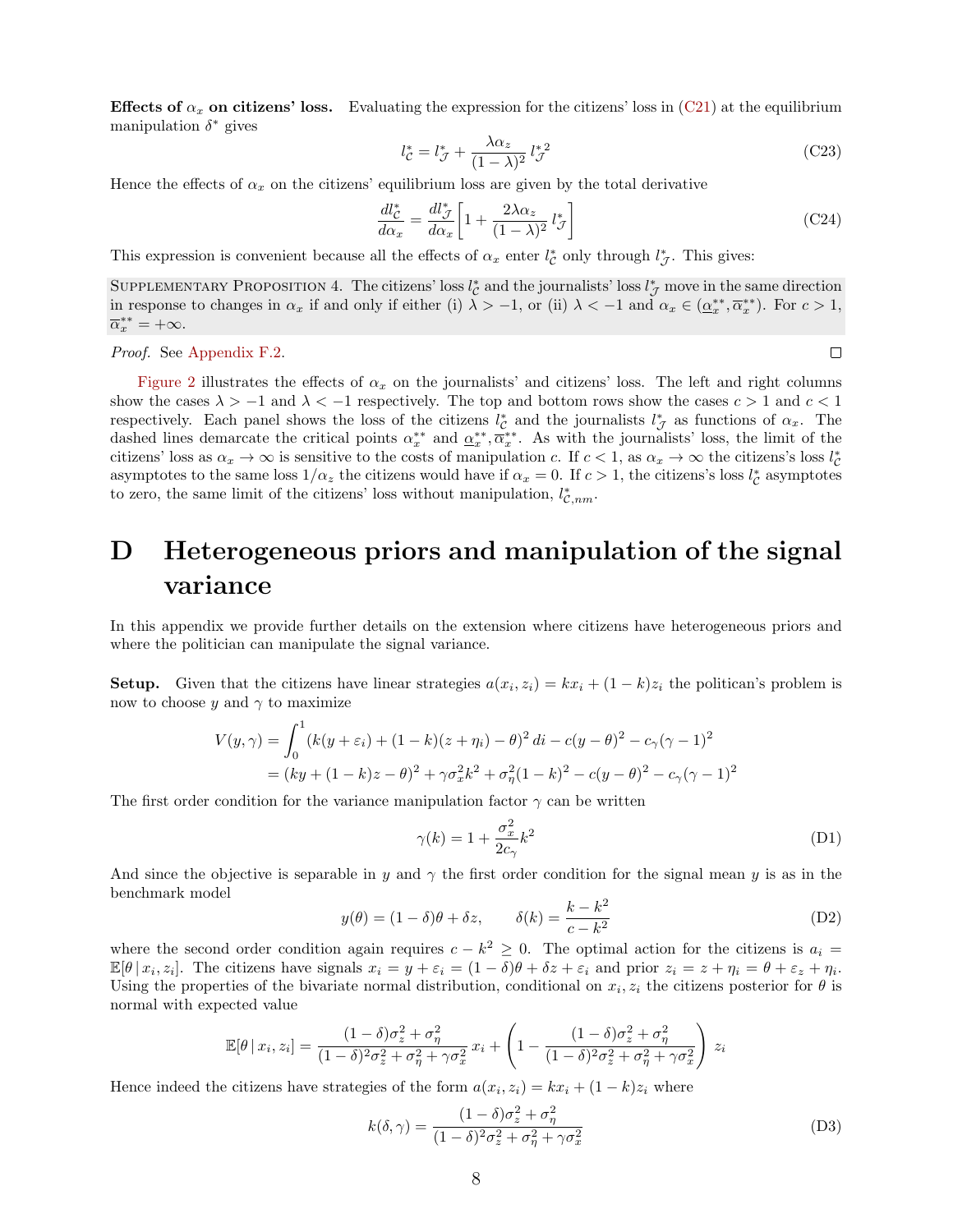#### Equilibrium.

SUPPLEMENTARY PROPOSITION 5. There is a unique equilibrium, that is, a unique triple  $k^*, \delta^*, \gamma^*$  simultaneously satisfying the three best response functions  $(D1)$ ,  $(D2)$ , and  $(D3)$ 

*Proof.* Plugging the expressions for  $\gamma(k)$  and  $\delta(k)$  into [\(D3\)](#page-8-3), we can write the equilibrium problem as solving the following fixed point problem in  $k$ 

<span id="page-9-0"></span>
$$
L(k) = R(k) \tag{D4}
$$

analogous to (??), where now

$$
L(k) := (k-1)\frac{\sigma_{\eta}^2}{\sigma_z^2} + k\left(1 + \frac{\sigma_x^2}{2c_{\gamma}}k^2\right)\frac{\sigma_x^2}{\sigma_z^2}
$$
(D5)

and where

$$
R(k) := c \frac{(c-k)(1-k)}{(c-k^2)^2}
$$
 (D6)

The curve  $R(k)$  on the RHS is exactly the same as in (??) from the proof of Proposition 1 and is strictly decreasing in k with limits  $R(0) = 1$  and  $R(\min(\sqrt{c}, 1)) =: R(c)$ . The curve  $L(k)$  on the LHS is a generalization of its counterpart in (??) and nests our benchmark model as a special case. In particular, when  $\sigma_{\eta}^2 = 0$  and  $c_{\gamma} \to +\infty$  the LHS reduces to

$$
L(k) = k \frac{\sigma_x^2}{\sigma_z^2}, \qquad \{\sigma_\eta^2 = 0, \quad c_\gamma \to \infty\}
$$

which, recognizing  $\sigma_x^2/\sigma_z^2 = \alpha_z/\alpha_x = 1/\alpha$  is the same  $L(k) = k/\alpha$  as in the benchmark model (??). Here the LHS is strictly increasing in k with limits  $L(0) = -\sigma_{\eta}^2/\sigma_z^2 < 0$  and  $L(\min(\sqrt{c}, 1)) := \overline{L}(c)$ .

If  $c \geq 1$ , we clearly have  $\overline{L}(c) = L(1) > 0$  and  $R(c) = R(1) = 0$ , so by the intermediate value theorem, there is a unique  $k^* \in [0, 1]$  solving  $L(k^*) = R(k^*)$ .

If  $c < 1$ , as  $k \to \sqrt{c}$  on the LHS we have finite limit

$$
\overline{L}(c) = L(\sqrt{c}) = (\sqrt{c} - 1)\frac{\sigma_{\eta}^2}{\sigma_z^2} + \sqrt{c}\left(1 + \frac{\sigma_x^2}{2c_{\gamma}}c\right)\frac{\sigma_x^2}{\sigma_z^2}
$$
\n(D7)

whereas on the RHS we have

$$
\underline{R}(c) = R(\sqrt{c}) = c(c - \sqrt{c})(1 - c) \lim_{k \to \sqrt{c}} \frac{1}{(c - k^2)^2} = -\infty
$$
 (D8)

since  $c < \sqrt{c} < 1$ . Hence by the intermediate value theorem there is a unique  $k^* \in [0, \sqrt{c}]$  such that  $L(k^*) = R(k^*)$ . The equilibrium  $\gamma^*$  and  $\delta^*$  are in turn determined by the best response functions  $\gamma(k)$  and  $\Box$  $\delta(k)$  evaluated at  $k^*$ .

#### Comparative statics.

SUPPLEMENTARY PROPOSITION 6. The equilibrium signal variance  $\sigma_x^2$  =  $\gamma^* \sigma_x^2$  is:

- (i) Increasing in the intrinsic signal variance  $\sigma_x^2$ , and
- (ii) Increasing in the prior dispersion  $\sigma_{\eta}^2$ .

*Proof.* For part (i), from the best response [\(D1\)](#page-8-1), the dervivative of  $\sigma_x^2 = \gamma^* \sigma_x^2$  is

$$
\frac{d}{d\sigma_x^2} \sigma_x^{2*} = \frac{d}{d\sigma_x^2} \left( \sigma_x^2 + \frac{1}{2c_\gamma} \left( k \sigma_x^{2*} \right)^2 \right) = 1 + \frac{k \sigma_x^2}{c_\gamma} + \frac{k \sigma_x^4}{c_\gamma} \frac{dk}{d\sigma_x^2}
$$

which is positive if and only if

<span id="page-9-1"></span>
$$
\frac{dk}{d\sigma_x^2} > -\frac{1 + \frac{k^2 \sigma_x^2}{c_\gamma}}{\frac{k \sigma_x^4}{c_\gamma}} = -\frac{k + \frac{k^3 \sigma_x^2}{c_\gamma}}{\frac{k^2 \sigma_x^4}{c_\gamma}}\tag{D9}
$$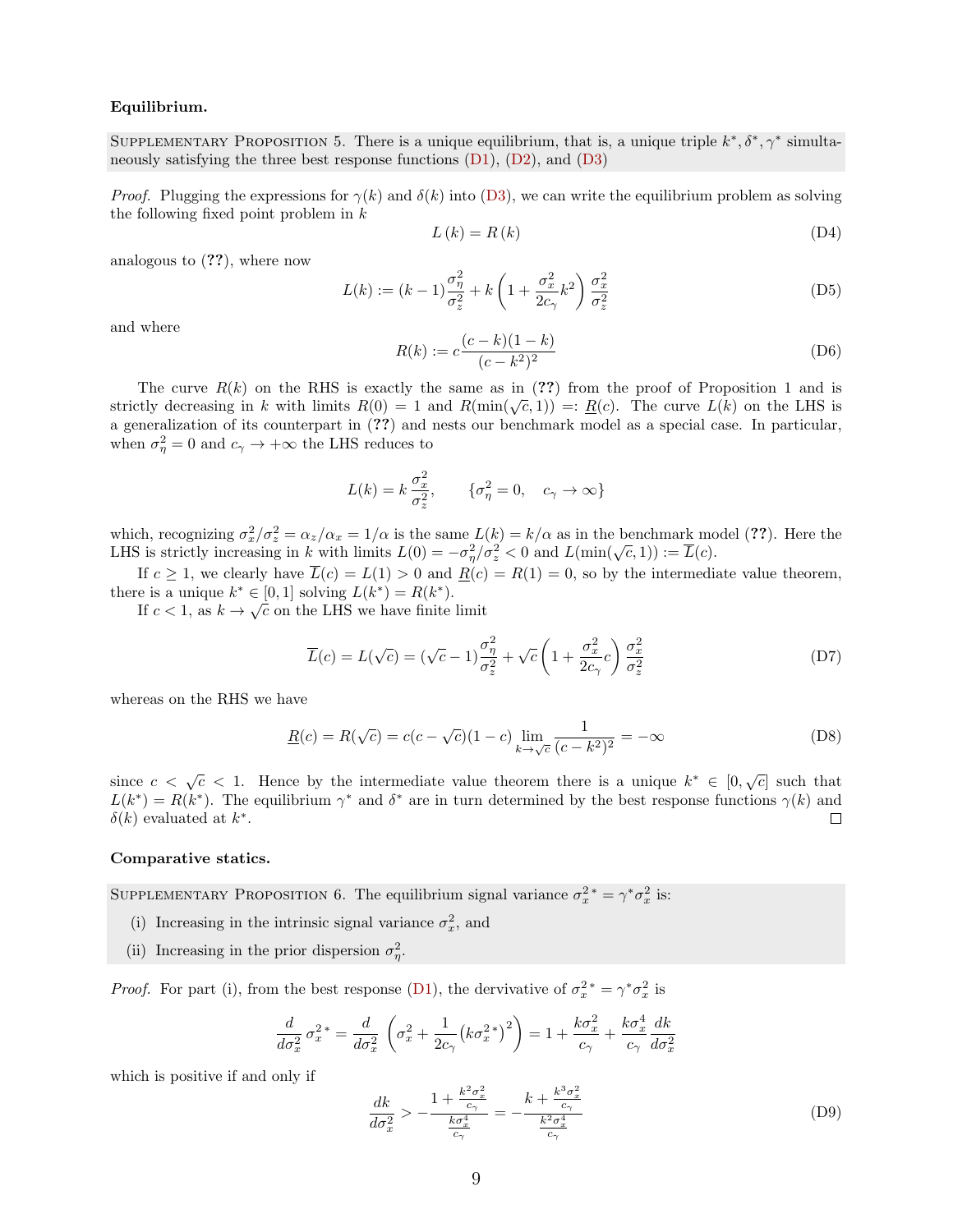The equilibrium  $k^*$  is the solution to the fixed point problem  $(D4)$ , which can be written:

$$
H(k, \sigma_x^2) := k \left( \frac{c - k}{c - k^2} \right)^2 \sigma_z^2 + k \left( \sigma_\eta^2 + \sigma_x^2 \right) + \frac{k^3}{2c_\gamma} \left( \sigma_x^2 \right)^2 - \frac{c - k}{c - k^2} \sigma_z^2 - \sigma_\eta^2 = 0 \tag{D10}
$$

Using the implicit function theorem:

<span id="page-10-0"></span>
$$
\frac{dk}{d\sigma_x^2} = -\frac{\frac{\partial H}{\partial \sigma_x^2}}{\frac{\partial H}{\partial k}} = -\frac{k + k^3 \frac{\sigma_x^2}{c_\gamma}}{\frac{3}{2}k^2 \frac{\sigma_x^4}{c_\gamma} + (\sigma_\eta^2 + \sigma_x^2) + \sigma_z^2 \left[\frac{\partial}{\partial k} \left(k \left(\frac{c - k}{c - k^2}\right)^2 - \frac{c - k}{c - k^2}\right)\right]}
$$
(D11)

Comparing the denominators of the RHS of inequalities [\(D9\)](#page-9-1) and [\(D11\)](#page-10-0), we find that a sufficient condition for [\(D9\)](#page-9-1) to hold is

$$
\frac{\partial}{\partial k} \left( k \left( \frac{c-k}{c-k^2} \right)^2 - \frac{c-k}{c-k^2} \right) > 0 \tag{D12}
$$

The derivative works out to be

$$
\left(\frac{c-k}{c-k^2}\right)^2 + \frac{\left(2kc - k^2 - c\right)^2}{\left(c - k^2\right)^3} \tag{D13}
$$

which is strictly positive since from the second order condition of the politician's maximization,  $c - k^2 > 0$ .

For part (ii), from the best response [\(D1\)](#page-8-1), we have  $\sigma_x^2 = \gamma^* \sigma_x^2$  is increasing in  $\sigma_\eta^2$  if and only if  $k^*$  is increasing in  $\sigma_{\eta}^2$ . Recall that  $k^*$  is determined in the fixed point problem [\(D4\)](#page-9-0). Then observe that  $R(k)$  is independent of  $(\sigma_x^2, \sigma_y^2)$  and L(k) is decreasing in  $\sigma_y^2$ . Combining with the fact that  $R'(k) < 0$  and  $L'(k) > 0$ , we can conclude that  $k^*$  is increasing in  $\sigma_{\eta}^2$ .  $\Box$ 

"Regime changes" in the amount of manipulation. First we define the mapping:

<span id="page-10-2"></span>
$$
F(k, \sigma_z^2, \sigma_x^2, \sigma_\eta^2, c_\gamma) := \frac{\sigma_z^2}{\sigma_z^2 + \sigma_x^4 k^3 (1+k) / c_\gamma + \sigma_\eta^2 (1+k)}
$$
(D14)

To facilitate some comparisons, in some of the expressions below we return to precision notation  $\alpha_x = 1/\sigma_x^2$ and  $\alpha_z = 1/\sigma_z^2$  with relative precision  $\alpha = \alpha_x/\alpha_z$  etc. With this notation in mind we then have a result analogous to Proposition 2 in the main text:

Supplementary Proposition 7.

(i) For each  $\alpha < 2 + \sqrt{4 + 2/(c_{\gamma}\alpha_z)}$ , the politician's equilibrium manipulation  $\delta^*$  is smoothly decreasing in c with  $d\delta^*$  |  $k^*$ 

<span id="page-10-3"></span>
$$
\left. \frac{d\sigma}{dc} \right|_{c=1} = -\frac{\kappa}{\left(1 - k^*\right)\left(1 + k^*\right)^2 + \left(1 - k^*\right)^2 k^* F\left(k^*, \sigma_z^2, \sigma_x^2, \sigma_\eta^2, c_\gamma\right)} < 0 \tag{D15}
$$

This derivative approaches  $-\infty$  as  $\alpha \to 2 + \sqrt{4 + 2/(c_\gamma \alpha_z)}$ .

(ii) For each  $\alpha > 2 + \sqrt{4 + 2/(c_{\gamma}\alpha_z)}$ , the politician's manipulation jumps discontinuously from  $\bar{\delta}(\alpha,\alpha_x)$ as  $c \to 1^-$  to  $\underline{\delta}(\alpha, \alpha_x)$  as  $c \to 1^+$  where

$$
\underline{\delta}(\alpha,\alpha_x), \overline{\delta}(\alpha,\alpha_x) = \frac{1}{2} \left( 1 \pm \sqrt{1 - (4/\alpha) - 2/(c_\gamma \alpha \alpha_x)} \right).
$$

The size of the jump  $\overline{\delta}(\alpha, \alpha_x) - \underline{\delta}(\alpha, \alpha_x)$  is increasing in  $\alpha_x$  and independent of  $\sigma_{\eta}^2$ .

(iii) For any  $c > 1$ , the politician's equilibrium manipulation  $\delta^*$  is bounded above by  $1/2$  and can be made arbitrarily close to zero by making  $\alpha_x$  large enough.

*Proof.* For part (i), applying the implicit function theorem to  $\delta^* = \delta(k^*(\delta^*), c)$ , we obtain

<span id="page-10-1"></span>
$$
\frac{d\delta^*}{dc} = \left(\frac{1}{1 - \delta'(k^*) k'(\delta^*)}\right) \frac{\partial \delta(k^*, c)}{\partial c}
$$
(D16)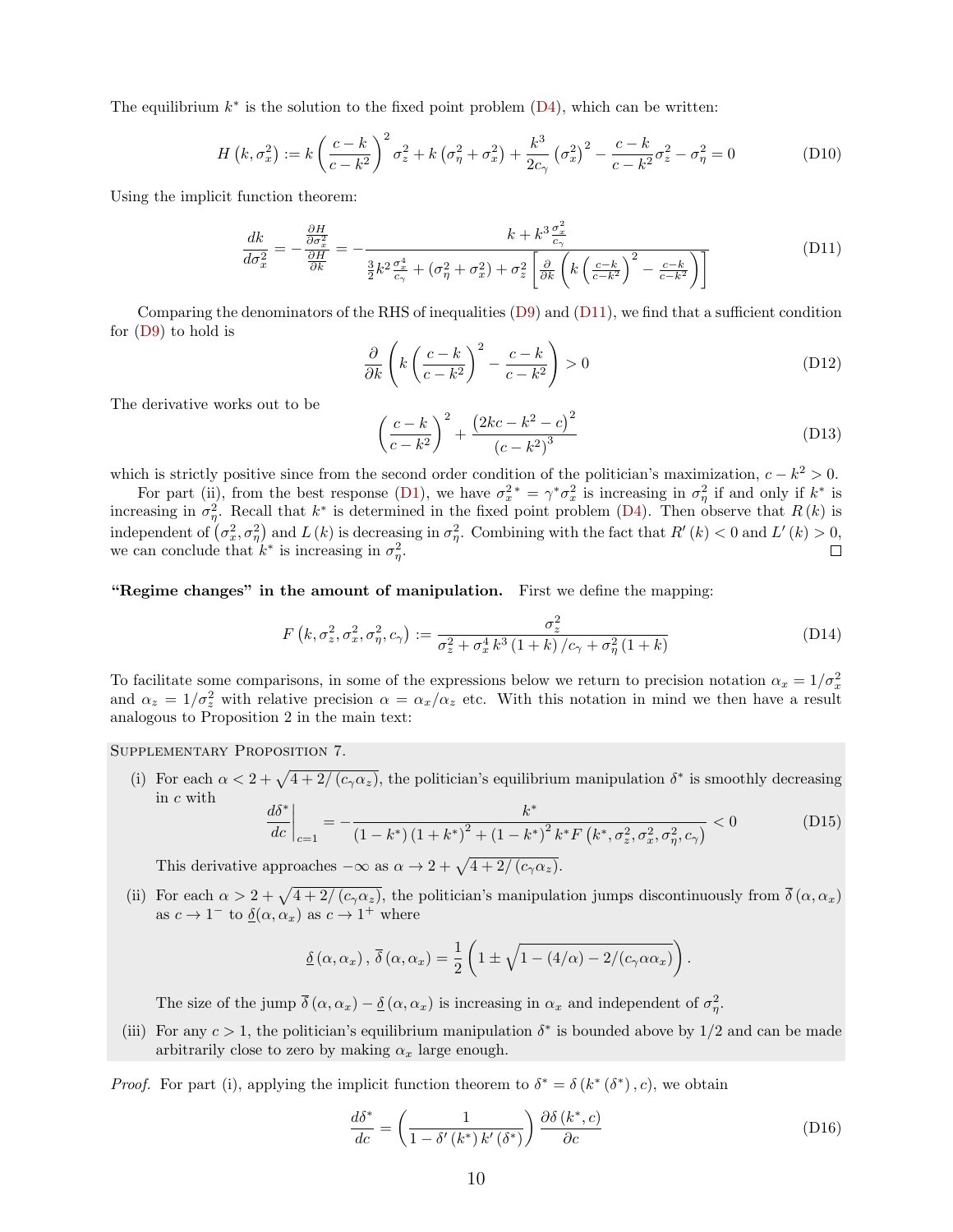just as in equation (??), but now we have

$$
k'\left(\delta^*\right)\Big|_{c=1} = -\frac{\left(1 - k^*\right)\sigma_z^2/(1 + k^2)}{\left(\sigma_x^2\right)^2\left(k^*\right)^2/c_\gamma + \sigma_z^2/\left(k^* + \left(k^*\right)^2\right) + \sigma_\eta^2/k^*}
$$

$$
\delta'\left(k^*\right)\Big|_{c=1} = \frac{1}{\left(1 + k^*\right)^2}
$$

$$
\frac{\partial\delta\left(k^*, c\right)}{\partial c}\Big|_{c=1} = -\frac{k^*}{\left(1 - k^*\right)\left(1 + k^*\right)^2}.
$$

Substituting these expressions in [\(D16\)](#page-10-1) and using the definition of  $F(k, \sigma_z^2, \sigma_x^2, \sigma_y^2, c_\gamma)$  in [\(D14\)](#page-10-2) and simplifying then gives the expression in [\(D15\)](#page-10-3).

Notice that  $F(k^*, \sigma_z^2, \sigma_x^2, \sigma_\eta^2, c_\gamma) = 1$  if  $c_\gamma = \infty$  and  $\sigma_\eta^2 = 0$ , which is our benchmark case where

$$
\left. \frac{d\delta^*}{dc} \right|_{c=1} = -\frac{k^*}{\left(1 - k^*\right)\left(1 + k^*\right)^2 + \left(1 - k^*\right)^2 k^*}
$$

This derivative approaches  $-\infty$  as  $k^* \to 1$ . In turn, as in the main text,  $k^*$  is increasing in  $\alpha$  and approaches 1 as  $\alpha$  becomes sufficiently large.

For part (ii),  $\delta(\alpha, \alpha_x)$  and  $\overline{\delta}(\alpha, \alpha_x)$  are the roots of

$$
k(\delta, 1) = \frac{(1 - \delta)\sigma_z^2 + \sigma_{\eta}^2}{(1 - \delta)^2 \sigma_z^2 + \sigma_{\eta}^2 + \sigma_x^2 + \frac{1}{2c_{\gamma}} (\sigma_x^2)^2} = 1
$$

The roots exist when  $\alpha \geq 2 + \sqrt{4 + 2/(c_{\gamma}\alpha_z)}$ . In the knife-edge case  $\alpha = 2 + \sqrt{4 + 2/(c_{\gamma}\alpha_z)}$  exactly, the two roots are the same and are equal to  $1/2$  so that the unique equilibrium is  $(k^* = 1, \delta^* = 1/2)$ .  $\Box$ 

For part (iii), the proof is the same as the part (iii) of Proposition 2.

## <span id="page-11-0"></span>E Weights on components of citizens' loss function

In this appendix, we discuss a further extension to our benchmark model that allows the citizens to have different weights on the  $(a_i - \theta)^2$  and  $(A - \theta)^2$  terms in their loss function (in other words, allows the citizens to weigh these *discord* and *disinformation* terms differently to the policitican). In particular, suppose each citizen seeks to minimize the expected loss

$$
l_i = (a_i - \theta)^2 + \omega(A - \theta)^2
$$
 (E1)

The weight  $\omega$  does not affect their optimal action so we still have the usual

$$
a_i = kx_i + (1 - k)z \tag{E2}
$$

where  $k$  is given by

$$
k(\delta) = \frac{(1 - \delta)\alpha}{(1 - \delta)^2 \alpha + 1}, \qquad \alpha := \alpha_x/\alpha_z \tag{E3}
$$

The weight  $\omega$  plays no role in determining the equilibrium outcomes  $k^*, \delta^*$  but it does affect how those outcomes are evaluated. The citizens' ex ante expected loss is now

$$
L(k, \delta; \omega) = \frac{1 + \omega}{\alpha_z} B(k, \delta) + \frac{1}{\alpha_x} k^2
$$
 (E4)

where as usual  $B(k,\delta) = (k\delta + 1 - k)^2$ . Notice that  $\omega = 0$  is our benchmark model. Now write this as

$$
L(k, \delta; \omega) = L(k, \delta; 0) + \frac{\omega}{\alpha_z} B(k, \delta).
$$
 (E5)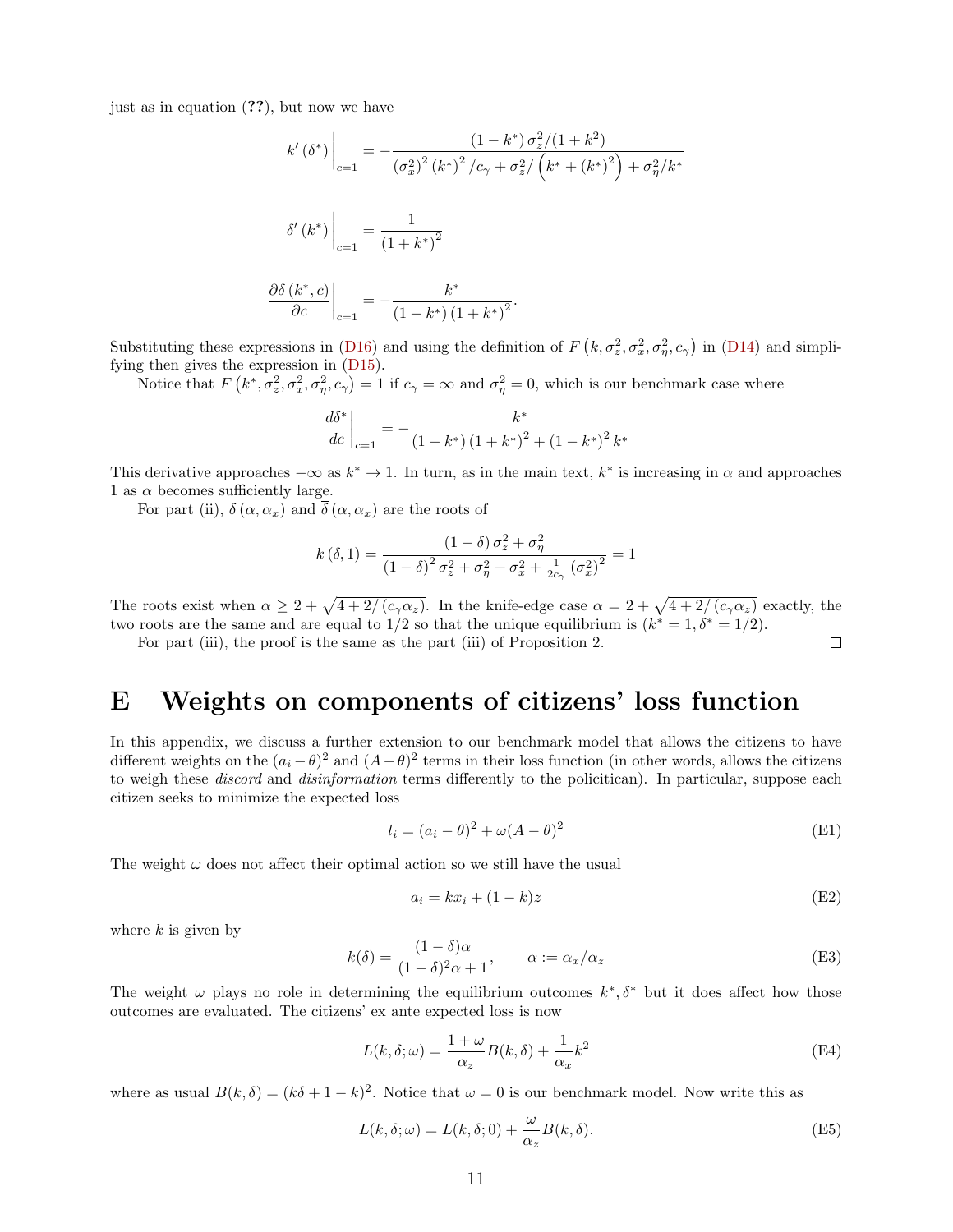And recall that at the best response

$$
B(k(\delta), \delta) = (1 - k(\delta) (1 - \delta))^2 = \left(\frac{k(\delta)}{\alpha(1 - \delta)}\right)^2
$$
 (E6)

so that we can write

$$
L(k, \delta; 0) = \frac{1}{\alpha_x} \frac{k(\delta)}{1 - \delta}.
$$
 (E7)

which then implies

$$
B(k(\delta), \delta) = \left(\frac{\alpha_x}{\alpha} L(k, \delta; 0)\right)^2 = (\alpha_z L(k, \delta; 0))^2
$$
 (E8)

so that we can then write

<span id="page-12-1"></span>
$$
L(k, \delta; \omega) = L(k, \delta; 0) + \omega \alpha_z L(k, \delta; 0)^2
$$
 (E9)

Now let  $l^*(\omega) := L(k^*, \delta^*; \omega)$ . In this notation  $l^*(0)$  is the citizens' loss in our benchmark model. We then have the following welfare result analogous to [Supplementary Proposition 4](#page-8-4) in [Appendix C](#page-1-0) above.

REMARK 3.  $l^*(\omega)$  and  $l^*(0)$  move in the same direction in response to changes in  $\alpha_x$  if and only if either (i)  $\omega > -1/2$ , or (ii)  $\omega < -1/2$  and  $\alpha_x \in (\underline{\alpha}_x^{**}, \overline{\alpha}_x^{**})$ . For  $c > 1$ ,  $\overline{\alpha}_x^{**} = +\infty$ .

Proof. From [\(E9\)](#page-12-1) we have

$$
\frac{dl^*(\omega)}{d\alpha_x} = (1 + 2\omega\alpha_z l^*(0)) \times \frac{dl^*(0)}{d\alpha_x}
$$

So the two derivatives share the same sign if and only if

$$
1 + 2\omega \alpha_z l^*(0) > 0 \tag{E10}
$$

Clearly  $\omega \geq 0$  suffices for the inequality above. When  $\omega < 0$ , the inequality above can be written as

<span id="page-12-2"></span>
$$
l^*(0) < -\frac{1}{2\omega \alpha_z} =: l_{crit}
$$
\n(E11)

We know from Proposition 3 and Remark 1 that the maximum of  $l^*(0)$  is  $l^*_{max} = 1/\alpha_z$ . If  $l^*_{max} < l_{crit}$ , i.e., if  $\omega > -1/2$ , the inequality [\(E11\)](#page-12-2) holds. Alternatively, if  $l_{max}^* < l_{crit}$ , i.e., if  $\omega < -1/2$ , there exists a subset of  $\alpha_x$  such that the inequality [\(E11\)](#page-12-2) does not hold. For any  $c > 1$ ,  $l^*(0)$  is strictly decreasing in  $\alpha_x$ with  $\lim_{\alpha_x \to 0^+} l^*(0) = l^*_{max}$  and  $\lim_{\alpha_x \to \infty} l^*(0) = 0$ . For any  $c < 1$ ,  $l^*(0)$  is strictly decreasing in  $\alpha_x$  if and only if  $\alpha_x < \alpha_x^{**}$ , and  $\lim_{\alpha_x \to 0^+} l^*(0) = \lim_{\alpha_x \to \infty} l^*(0) = l_{max}^*$ . Using the same argument as in the proof of [Supplementary Proposition 4,](#page-8-4) we can conclude that conditional on  $\omega < -1/2$ , the inequality [\(E11\)](#page-12-2) holds if and only if  $\alpha_x \in (\alpha^{**}, \overline{\alpha}^{**})$ . and only if  $\alpha_x \in (\underline{\alpha}_x^{**}, \overline{\alpha}_x^{**}).$ 

## <span id="page-12-0"></span>F Omitted proofs

In this appendix we provide proofs of results hitherto omitted. We first state and prove two supplementary lemmas used in proof of Proposition 3 in the main text. We then provide proofs of the supplemantary propositions in the extension with active media in [Appendix C](#page-1-0) above.

### F.1 Further details from proof of Proposition 3 in main text

SUPPLEMENTARY LEMMA 1. The total derivative of the journalists' equilibrium loss  $l^*$  with respect to  $\alpha$  is strictly positive if and only if

$$
F(k^*) := k^{*4} - 2k^{*3} + 2ck^* - c^2 > 0
$$
 (F1)

*Proof.* Recall that  $l^* = l(\delta^*; \alpha)$  where

$$
l(\delta; \alpha) = \frac{1}{(1 - \delta)^2 \alpha + 1}
$$
 (F2)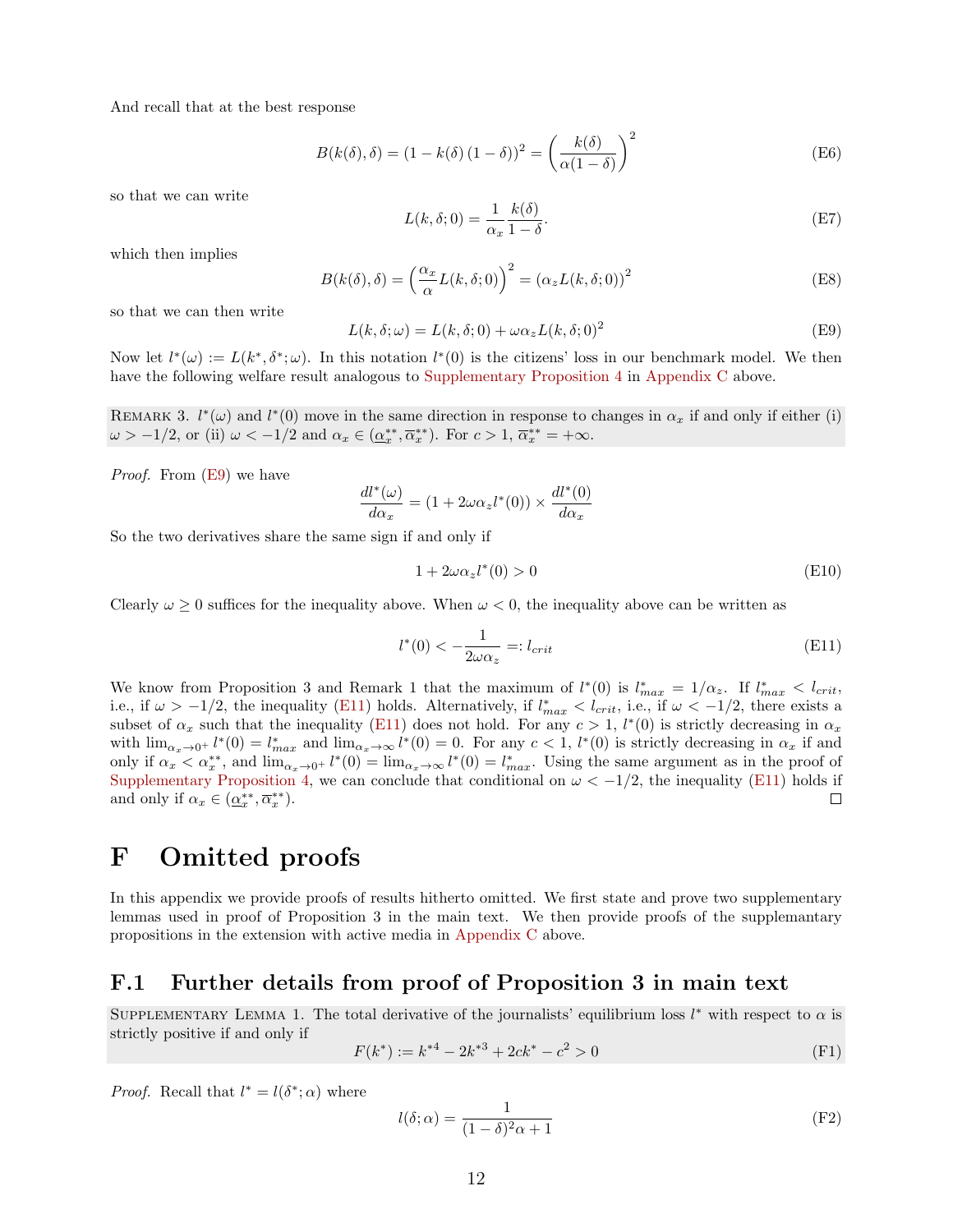From this we obtain

$$
\frac{dl^*}{d\alpha} > 0 \qquad \Leftrightarrow \qquad (1 - \delta^*) - 2\alpha \frac{d\delta^*}{d\alpha} < 0 \tag{F3}
$$

Equivalently, if and only if

<span id="page-13-0"></span>
$$
\frac{d\delta^*}{d\alpha} > \frac{1}{2\alpha} (1 - \delta^*) > 0 \tag{F4}
$$

Now recall that in equilibrium the politician's manipulation depends on  $\alpha_x$  only via the journalists' response coefficient,  $\delta^*(\alpha) = \delta(k^*(\alpha))$ , so that

$$
\frac{d\delta^*}{d\alpha} = \delta'(k^*) \frac{dk^*}{d\alpha} \tag{F5}
$$

So we can write condition [\(F4\)](#page-13-0) as

<span id="page-13-1"></span>
$$
\delta'(k^*)\frac{dk^*}{d\alpha} > \frac{1}{2\alpha}(1-\delta^*) > 0\tag{F6}
$$

Applying the implicit function theorem to the equilibrium condition (??) from the main text we have

$$
\frac{dk^*}{d\alpha} = \frac{\frac{1}{\alpha^2}k^*}{\frac{1}{\alpha} - R'(k^*)} > 0
$$
\n(F7)

where  $R(k)$  is defined in (??) in the main text. Plugging this into [\(F6\)](#page-13-1) and simplifying we get the equivalent condition

<span id="page-13-2"></span>
$$
\frac{1}{\alpha} \left( \delta'(k^*) k^* - \frac{1}{2} (1 - \delta^*) \right) > -\frac{1}{2} (1 - \delta^*) R'(k^*)
$$
\n(F8)

Now observe from (??) in the main text that

$$
\delta'(k^*)k^* - \frac{1}{2}(1 - \delta^*) = \frac{1}{2}\left(\frac{1}{c - k^{*2}}\right)^2 \left(k^{*3} - 3ck^{*2} + 3ck^* - c^2\right)
$$
 (F9)

and that using the formula for  $R'(k)$  given in (??) in the main text we can calculate that

$$
\frac{1}{2}(1 - \delta^*)R'(k^*) = \frac{1}{2}\left(\frac{1}{c - k^{*2}}\right)^2 R(k^*)\frac{1}{1 - k^*}P(k^*)
$$
(F10)

where  $P(k)$  is also defined in (??). Plugging these calculations back into [\(F8\)](#page-13-2) gives

$$
\frac{1}{\alpha} \left( \frac{1}{2} \left( \frac{1}{c - k^{*2}} \right)^2 \left( k^{*3} - 3ck^{*2} + 3ck^* - c^2 \right) \right) > -\frac{1}{2} \left( \frac{1}{c - k^{*2}} \right)^2 R(k^*) \frac{1}{1 - k^*} P(k^*) \tag{F11}
$$

Canceling common terms gives the condition

$$
\frac{1}{\alpha} \left( k^{*3} - 3ck^{*2} + 3ck^* - c^2 \right) > -R(k^*) \frac{1}{1 - k^*} P(k^*) \tag{F12}
$$

Using the equilibrium condition  $L(k^*) = R(k^*)$  from (??) gives

$$
\frac{1}{\alpha} \left( k^{*3} - 3ck^{*2} + 3ck^* - c^2 \right) > -\frac{1}{\alpha} \frac{k^*}{1 - k^*} P(k^*)
$$
\n(F13)

Using the definition of  $P(k)$  and canceling more common terms gives the condition

$$
F(k^*) := k^{*4} - 2k^{*3} + 2ck^* - c^2 > 0
$$
 (F14)

 $\Box$ 

Supplementary Lemma 2. Define

$$
F(k) := k^4 - 2k^3 + 2ck - c^2
$$
 (F15)

- (i) If  $c > 1$ , then  $F(k) < 0$ ;
- (ii) If  $c < 1$ , there is an interval  $(\underline{k}, \overline{k})$  with  $0 < \underline{k} < \overline{k} < 1$  such that  $F(k) > 0$  for  $k \in (\underline{k}, \overline{k})$  and  $F(k) \leq 0$ otherwise. Moreover, the cutoffs are on either side of c so that  $0 < \underline{k} < c < \overline{k} < 1$ .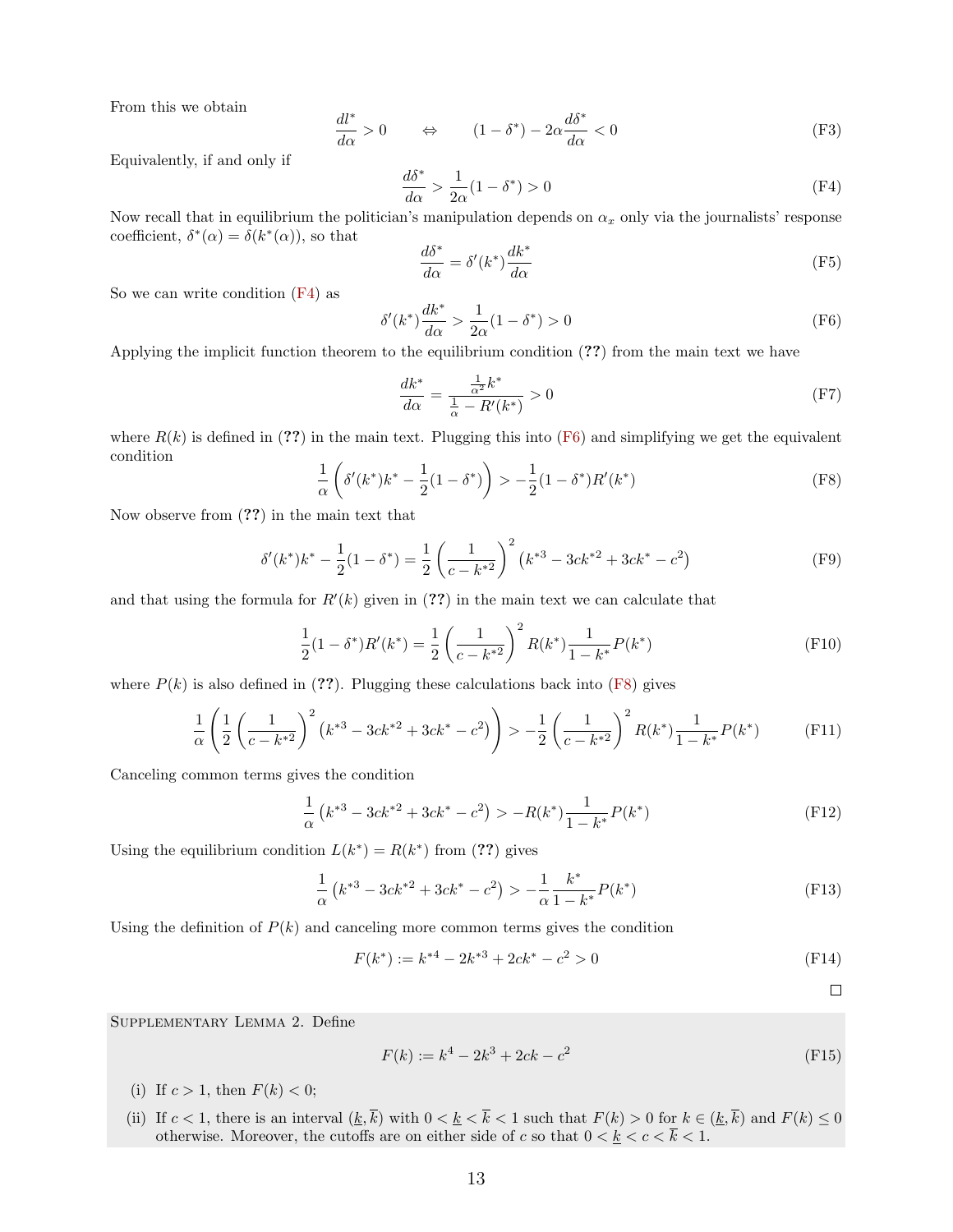*Proof.* Write  $F(k) = J(k; c) - G(k)$  where  $J(k; c) := 2ck - c^2$  and  $G(k) := 2k^3 - k^4$ . Observe that  $G(0) = 0$ ,  $G(1) = 1, G(k) < k$  for all k;  $G'(k) = 2k^2(3-2k) \ge 0$  with  $G'(0) = 0$  and  $G'(1) = 2$ ; and  $G''(k) = 12k(1-k) \ge 0$ 0 so that  $G'(k) \leq G'(1) = 2$  for all k. Further observe that  $J(0; c) = -c^2 < 0$ ,  $J(1; c) = 2c - c^2 \leq 1$  (with equality if  $c = 1$ ) and  $J'(k; c) = 2c > 0$  for all k so that  $J(k; c) \leq J(1; c) = 2c - c^2 \leq 1$  for all k, c. These imply  $F(0) = J(0; c) - G(0) = -c^2 < 0$  and  $F(1) = J(1; c) - G(1) = 2c - c^2 - 1 \le 0$  (with equality if  $c = 1$ );  $F'(k) = J'(k; c) - G'(k) = 2c - G'(k)$  and  $F''(k) = -G''(k) \le 0$ . Since  $G'(k) \le 2$  we have

$$
F'(k) = J'(k;c) - G'(k) = 2c - G'(k) \ge 2c - 2 = 2(c - 1)
$$
 (F16)

For part (i)  $c > 1$ . Then  $F'(k) \ge 2(c-1) > 0$  so  $F(k)$  is strictly increasing from  $F(0) = -c^2 < 0$  to  $F(1) = 2c - c^2 - 1 < 0$  so that  $F(k) < 0$  for all k.

For part (ii)  $c < 1$ . Then since  $G'(k)$  is monotone increasing from  $G'(0) = 0$  to  $G'(1) = 2$  there is a unique critical point  $\tilde{k}$  such that

$$
F'(\tilde{k}) = 0 \qquad \Leftrightarrow \qquad 2c = G'(\tilde{k}) \tag{F17}
$$

Since  $F''(k) \leq 0$ , this critical point maximizes  $F(k)$  hence

$$
F(k) \le \max_{k \in [0,1]} F(k) = F(\tilde{k})
$$
\n<sup>(F18)</sup>

and observe that if we take  $k = c < 1$  (which is feasible since here  $c < 1$ ) then we have

$$
F(c) = J(c; c) - G(c) = 2c2 - c2 - G(c) = c2 - 2c3 + c4 = c2(1 - 2c + c2) > 0
$$
 (F19)

so that indeed

$$
F(\tilde{k}) \ge F(c) > 0
$$
 (F20)

Hence for  $c < 1$  there exist k such that  $F(k) > 0$ . More precisely, the function  $F(k)$  increases from  $F(0) =$  $-c^2 < 0$  to a lower cutoff  $\underline{k} \in (0, \tilde{k})$  defined by  $F(\underline{k}) = 0$ . The function  $F(k)$  keeps increasing until it reaches the critical point  $\tilde{k}$  at which  $F'(\tilde{k}) = 0$  and  $F(\tilde{k}) > 0$ . From there  $F(k)$  decreases, crossing zero again at a higher cutoff  $\overline{k} \in (\tilde{k}, 1)$  defined by  $F(\overline{k}) = 0$  and keeps decreasing until  $F(1) = 2c - c^2 - 1 < 0$  (since  $c < 1$ ).

So for  $c < 1$  there is an interval  $(k, \overline{k})$  with  $0 < k < \overline{k} < 1$  such that  $F(k) > 0$  for  $k \in (k, \overline{k})$  and  $F(k) \le 0$ otherwise. For  $c < 1$  these critical points are defined by the roots of  $F(k; c) = 0$ . Observe that since  $F(c) > 0$ yet k is the first k for which  $F(k) = 0$  it must be the case that  $k < c$ . Likewise since  $F(\overline{k}) = 0$  it must also be the case that  $\overline{k} > c$ . In short, the cutoffs are on either side of c so that  $0 < \underline{k} < c < \overline{k} < 1$ .  $\Box$ 

### <span id="page-14-0"></span>F.2 Proofs of additional results from extension with active media

### Proof of Supplementary Proposition 1

Using the fixed point condition (??) with the redefined  $\alpha = (1 - \lambda)\alpha_x/\alpha_z$ , we can write

$$
v^* = \frac{1}{(1 - \lambda)\alpha_x} \left\{ k^* - \lambda k^{*2} + \frac{k^{*2}(1 - k^*)^2}{c - k^*} \right\}
$$
(F21)

Using the analogous condition for  $k_{nm}^*$ , we can write

$$
v_{nm}^* = \frac{1}{(1 - \lambda)\alpha_x} \left\{ k_{nm}^* - \lambda k_{nm}^{*2} \right\}
$$
 (F22)

Hence the politician's manipulation backfires,  $v^* < v_{nm}^*$ , if and only if

<span id="page-14-1"></span>
$$
g(k^*) < f(k^*_{nm}) - f(k^*) \tag{F23}
$$

where

$$
f(k) := k - \lambda k^2, \qquad g(k) := \frac{k^2 (1 - k)^2}{c - k} \ge 0
$$
 (F24)

For part (i) suppose that  $\lambda < 0$ . We know from [\(C8\)](#page-2-0) and [\(C9\)](#page-2-2) that a necessary condition for the politician's manipulation to backfire is  $k < k_{nm}^*$ . We can rewrite the inequality in [\(F23\)](#page-14-1) as

<span id="page-14-2"></span>
$$
\frac{k^{*2}(1-k^{*})^2}{c-k^{*}} < (k_{nm}^{*}-k)(1-\lambda(k_{nm}^{*}+k^{*}))\tag{F25}
$$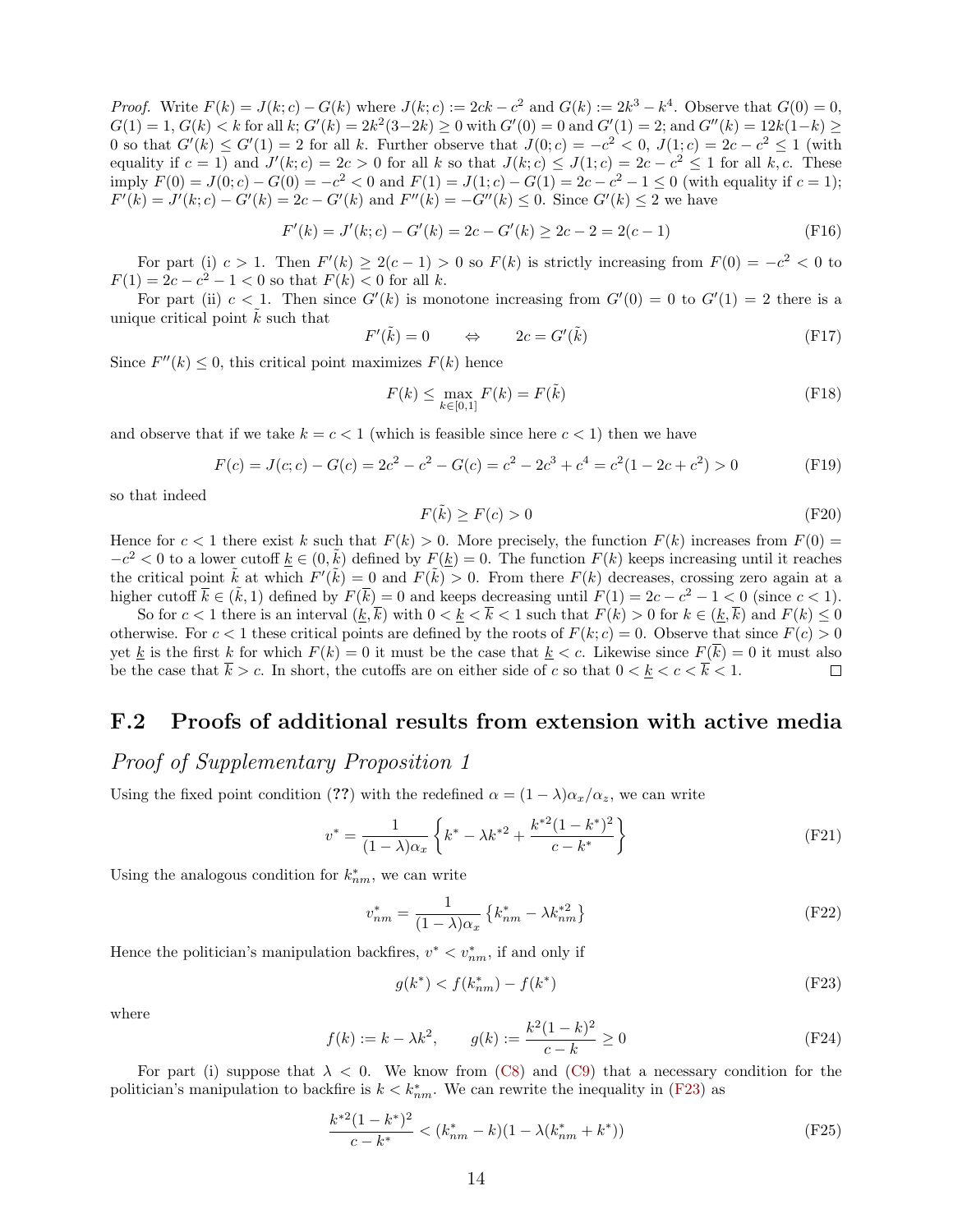Using the fixed point conditions (??) for both  $k^*$  and  $k^*_{nm}$ , we can rewrite the key condition [\(F25\)](#page-14-2) as

<span id="page-15-0"></span>
$$
\lambda < \frac{1}{c - k^*} \frac{K_1 K_2}{K_3 K_4} \tag{F26}
$$

where

$$
K_1 := 4ck^{*2} - c^2 - k^{*3} - 2ck^{*3} - k^{*4} + k^{*5}
$$
  
\n
$$
K_2 := c(c - k^*)(1 - k^*) + k^*(c - k^{*2})^2 > 0
$$
  
\n
$$
K_3 := k^{*3} - 2ck^* + c > 0
$$
  
\n
$$
K_4 := (1 + k^*)(c - k^{*2})^2 + c(c - k^*)(1 - k^*) > 0
$$

Now consider taking  $\alpha_x \to 0$  for fixed  $\lambda < 0$  such that  $k^* \to 0$ . We then have the following limits

$$
K_1 \to -c^2, \quad K_2 \to +c^2, \quad K_3 \to c, \quad K_4 \to 2c^2
$$

So in the limit the RHS of [\(F26\)](#page-15-0) is

$$
\frac{1}{c - k^*} \frac{K_1 K_2}{K_3 K_4} \to \frac{1}{(c - 0)} \frac{(-c^2)(c^2)}{(c)(2c^2)} = -\frac{1}{2}
$$
 (F27)

Hence for any  $\lambda < -1/2$  we can find  $\alpha_x$  sufficiently close to zero such that [\(F26\)](#page-15-0) is satisfied and in turn the politician's manipulation backfires,  $v^* < v_{nm}^*$ .

For part (ii), suppose that  $\lambda > 0$ . We know from [\(C8\)](#page-2-0) and [\(C9\)](#page-2-2) that the necessary condition for the politician's manipulation to backfire is  $k^* > k^*_{nm}$ . We can rewrite the inequality in [\(F23\)](#page-14-1) as

$$
\frac{k^{*2}(1-k^{*})^{2}}{k^{*}-k^{*}_{nm}} < (\lambda(k^{*}_{nm}+k^{*})-1))(c-k^{*})
$$
\n(F28)

Using the fixed point conditions (??) for both  $k^*$  and  $k^*_{nm}$ , we can rewrite this key condition as

<span id="page-15-1"></span>
$$
\frac{k^{*2}(1-k^{*})}{\frac{k_{nm}^{*}}{k^{*}}\left(c\frac{(c-k^{*})}{(c-k^{*2})^{2}}\right)-1} < (\lambda(k_{nm}^{*}+k^{*})-1))(c-k^{*})
$$
\n(F29)

Observe that if, in addition,  $c > 1$  and  $\lambda > 1/2$ , then the RHS of [\(F29\)](#page-15-1) converges to a strictly positive constant

$$
\lim_{\alpha_x \to \infty} (\lambda(k_{nm}^* + k^*) - 1)) (c - k^*) = (\lambda 2 - 1)(c - 1) > 0
$$
 (F30)

(since  $k^* \to 1$  if  $c > 1$ ). But the LHS of [\(F29\)](#page-15-1) converges to zero

$$
\lim_{\alpha_x \to \infty} \frac{k^{*2} (1 - k^*)}{\frac{k_{nm}^*}{k^*} c \frac{c - k^*}{(c - k^{*2})^2} - 1} = \frac{0^+}{\frac{c}{(c - 1)} - 1} = 0^+ \tag{F31}
$$

Therefore, if  $k^* > k^*_{nm}$ ,  $c > 1$  and  $\lambda > 1/2$  then there exists  $\alpha_x^*$  such that for  $\alpha_x > \alpha_x^*$  the LHS of [\(F29\)](#page-15-1) is strictly less than the RHS of [\(F29\)](#page-15-1) so that the politician's manipulation backfires,  $v^* < v_{nm}^*$ .

Finally, we know from [Remark 2](#page-2-3) that  $k^* < k^*_{nm}$  if and only if  $c < c^*_{nm}(\alpha)$ . Also observe that  $c < 1$ is sufficient for  $c < c_{nm}^*(\alpha)$  if  $1 < c_{nm}^*(\alpha)$ . From [\(C11\)](#page-2-4) we have  $1 < c_{nm}^*(\alpha)$  if  $\alpha < 1$ , or if  $\alpha > 1$  and  $\alpha < (1 + \sqrt{5})/2$ . Since  $\alpha = (1 - \lambda)\alpha_x/\alpha_z$ , the critical point  $\underline{\alpha}_x^*$  must be

$$
\underline{\alpha}_x^* < \left(\frac{1+\sqrt{5}}{2}\right) \left(\frac{\alpha_z}{1-\lambda}\right) \tag{F32}
$$

Likewise,  $c > 1$  is sufficient condition for  $c > c_{nm}^*(\alpha)$  if  $1 > c_{nm}^*(\alpha)$ , and we need  $\alpha > (1 + \sqrt{5})/2$  to ensure that  $1 > c_{nm}^*(\alpha)$ . Since  $\alpha = (1 - \lambda)\alpha_x/\alpha_z$ , the critical point  $\overline{\alpha}_x^*$  must be

$$
\overline{\alpha}_x^* > \left(\frac{1+\sqrt{5}}{2}\right) \left(\frac{\alpha_z}{1-\lambda}\right) \tag{F33}
$$

 $\Box$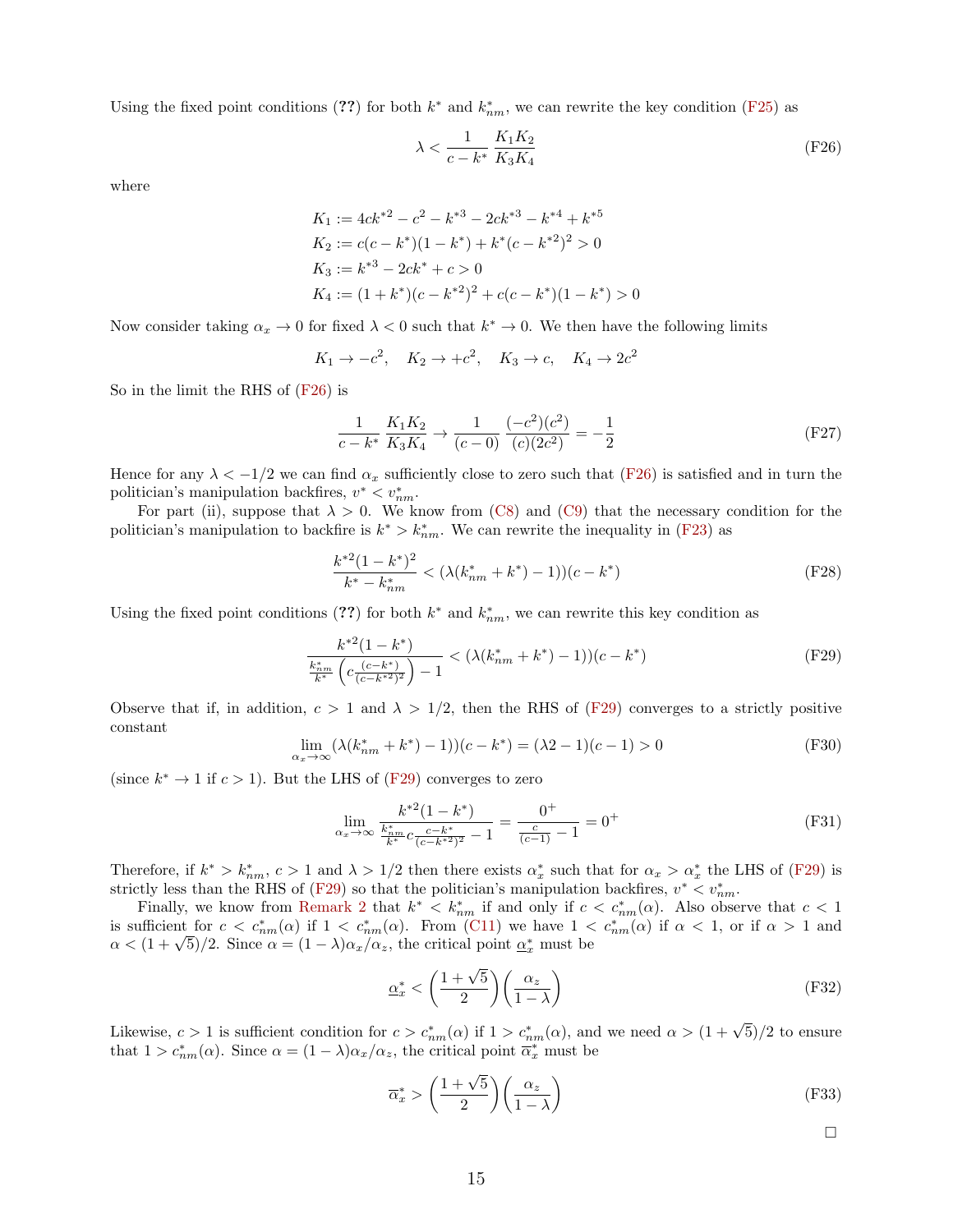## Proof of Supplementary Proposition 3.

For part(i),  $l_{\mathcal{J}}(\delta)$  is increasing in  $\delta$  from equation [\(C17\)](#page-5-3). Hence,  $l_{\mathcal{J}}(\delta^*) > l_{\mathcal{J}}(0)$  whenever  $\delta^* > 0$ . We then have that the journalists are unambiguously worse off when the politician can manipulate. For part (ii) use  $l_{\mathcal{C}}^{*} = l_{\mathcal{C}}(\delta^{*})$  and equation [\(C21\)](#page-6-1) to write

$$
l_{\mathcal{C}}^* = l_{\mathcal{J}}(\delta^*) + \frac{\lambda \alpha_z}{(1 - \lambda)^2} l_{\mathcal{J}}(\delta^*)^2
$$
 (F34)

and likewise

$$
l_{\mathcal{C},nm}^* = l_{\mathcal{J}}(0) + \frac{\lambda \alpha_z}{(1-\lambda)^2} l_{\mathcal{J}}(0)^2
$$
 (F35)

Differencing these expressions we can write

$$
l_{\mathcal{C}}^* - l_{\mathcal{C},nm}^* = \left( l_{\mathcal{J}}(\delta^*) - l_{\mathcal{J}}(0) \right) \times \left[ 1 + \frac{\lambda \alpha_z}{(1 - \lambda)^2} \left( l_{\mathcal{J}}(\delta^*) + l_{\mathcal{J}}(0) \right) \right]
$$
(F36)

Now write the term in square brackets on the LHS as  $\Delta(\delta^*)$  where  $\Delta(\delta)$  is the function

$$
\Delta(\delta) := 1 + \frac{\lambda \alpha_z}{(1 - \lambda)^2} \Big( l_{\mathcal{J}}(\delta) + l_{\mathcal{J}}(0) \Big) \tag{F37}
$$

From part (i) we know  $l_{\mathcal{J}}(\delta^*) > l_{\mathcal{J}}(0)$  so  $l_{\mathcal{C}}^* > l_{\mathcal{C},nm}^*$  if and only if  $\Delta(\delta^*) > 0$ . Since  $\alpha_z > 0$  and  $l_{\mathcal{J}}(\delta^*) >$  $l_{\mathcal{J}}(0) > 0$ , a sufficient condition for  $\Delta(\delta^*) > 0$  is that  $\lambda > 0$ . To prove part (ii) we need to show that any  $\lambda > -1$  is also sufficient. To see this, observe that since  $l_{\mathcal{J}}(\delta)$  is strictly increasing in  $\delta$ , for  $\lambda < 0$  we also know that  $\Delta(\delta)$  is strictly decreasing in  $\delta$  which in turn implies  $\Delta(\delta) \geq \Delta(1)$ . Hence if  $\lambda < 0$  a sufficient condition for  $\Delta(\delta^*) > 0$  is that  $\Delta(1) > 0$ . Calculating  $\Delta(1)$  gives

$$
\Delta(1) = 1 + \frac{\lambda \alpha_z}{(1 - \lambda)^2} \left( l_{\mathcal{J}}(1) + l_{\mathcal{J}}(0) \right)
$$

$$
= 1 + \frac{\lambda \alpha_z}{(1 - \lambda)^2} \left( \frac{1 - \lambda}{\alpha_z} + \frac{1 - \lambda}{(1 - \lambda)\alpha_x + \alpha_z} \right)
$$

where the second equality follows from the expression for  $l_{\mathcal{J}}(\delta)$  in equation [\(C17\)](#page-5-3) evaluated at  $\delta = 1$  and  $\delta = 0$ . Simplifying further

$$
\Delta(1) = 1 + \frac{\lambda}{1 - \lambda} \left( 1 + \frac{1}{1 + \alpha} \right) \tag{F38}
$$

where  $\alpha := (1 - \lambda)\alpha_x/\alpha_z > 0$ . So for  $\lambda < 0$  a sufficient condition for  $\Delta(1) > 0$  and hence  $\Delta(\delta^*) > 0$  is

$$
\frac{\lambda}{1-\lambda} \left( 1 + \frac{1}{1+\alpha} \right) > -1 \tag{F39}
$$

or equivalently

$$
1 + \alpha > -\lambda \tag{F40}
$$

Since  $\alpha > 0$  a sufficient condition for this is  $\lambda > -1$ . To summarize, any  $\lambda > -1$  is sufficient for  $\Delta(\delta^*) > 0$ and hence sufficient for  $l_c^* > l_{c,nm}^*$ . For part (iii) we then know that  $\lambda < -1$  is necessary for  $l_c^* < l_{c,nm}^*$ . Recall that  $\Delta(\delta)$  is strictly decreasing in  $\delta$ , i.e.,  $\Delta(\delta) \leq \Delta(0)$ , for  $\lambda < 0$ . Hence for  $\lambda < -1$  a sufficient condition for  $\Delta(\delta^*)$  < 0 is that  $\Delta(0)$  < 0. Calculating  $\Delta(0)$  gives

$$
\Delta(0) = 1 + \frac{\lambda \alpha_z}{(1 - \lambda)^2} \left( l_{\mathcal{J}}(0) + l_{\mathcal{J}}(0) \right)
$$

$$
= 1 + \frac{\lambda \alpha_z}{(1 - \lambda)^2} \left( \frac{2(1 - \lambda)}{(1 - \lambda)\alpha_x + \alpha_z} \right)
$$

$$
= 1 + \frac{\lambda}{1 - \lambda} \left( \frac{2}{1 + \alpha} \right)
$$

So for  $\lambda < -1$  a sufficient condition for  $\Delta(0) < 0$  and hence  $\Delta(\delta^*) < 0$  is

$$
\alpha < \frac{\lambda + 1}{\lambda - 1} = -\left(\frac{1 + \lambda}{1 - \lambda}\right), \qquad \lambda < -1 \tag{F41}
$$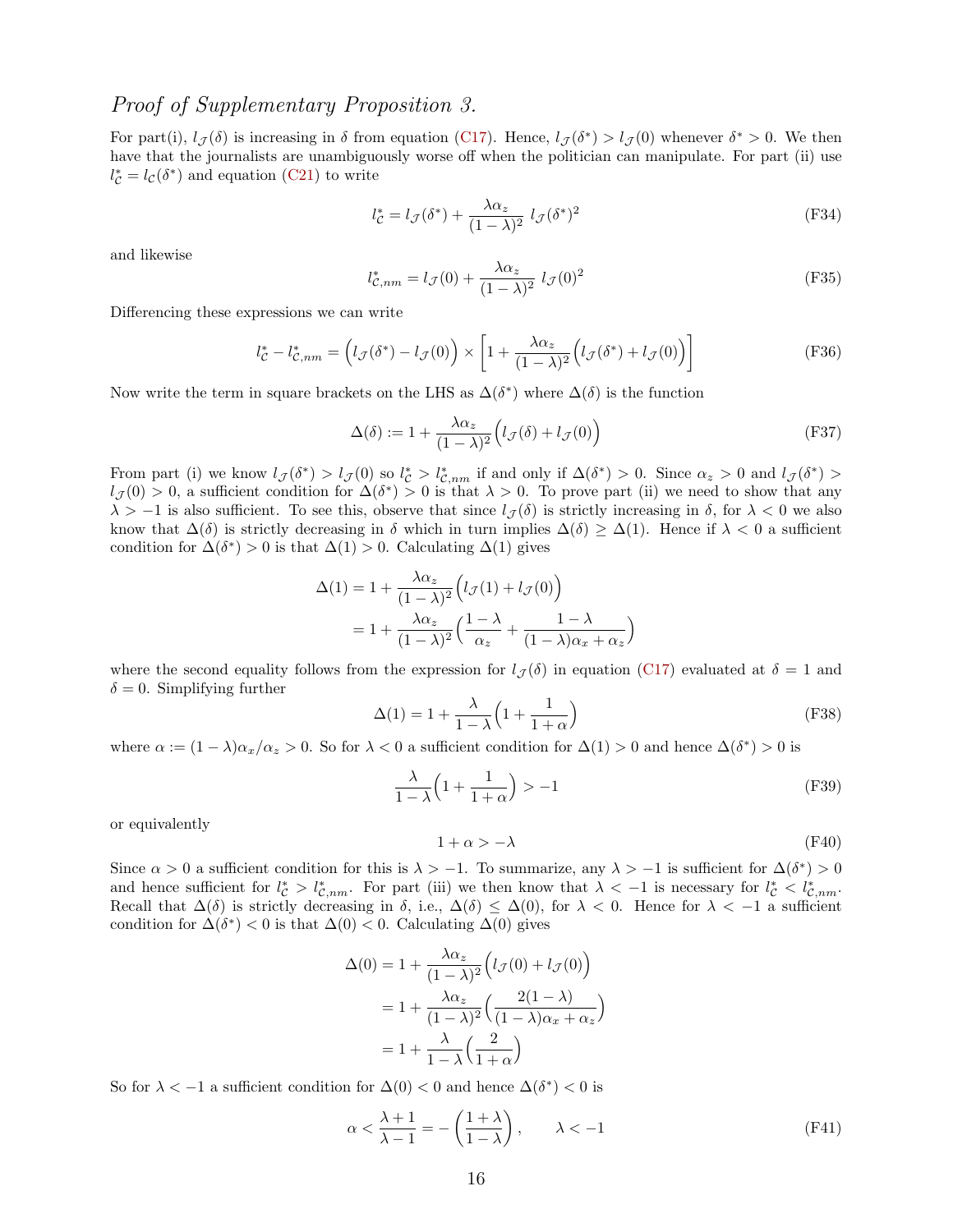Since  $\alpha := (1 - \lambda)\alpha_x/\alpha_z > 0$  we rewrite this as

$$
\alpha_x < \hat{\alpha}_x^{**} := -\left(\frac{1+\lambda}{(1-\lambda)^2}\right) \alpha_z, \qquad \lambda < -1 \tag{F42}
$$

To summarize, for each  $\lambda < -1$  there is a critical point  $\hat{\alpha}_x^{**}$  such that together  $\lambda < -1$  and  $\alpha_x < \hat{\alpha}_x^{**}$  are enfinient for  $\Lambda(\delta^*) < \Lambda(0) < 0$  and hence sufficient for  $\delta^* > \delta^*$ sufficient for  $\Delta(\delta^*) < \Delta(0) < 0$  and hence sufficient for  $l_c^* < l_c^*$  $\mathcal{C},nm$ .

## Proof of Supplementary Proposition 4.

From equation [\(C24\)](#page-8-5) we see that the derivative of  $l^*_{\mathcal{C}}$  with respect to  $\alpha_x$  and the derivative of  $l^*_{\mathcal{J}}$  with respect to  $\alpha_x$  have the same sign if and only if

$$
1 + \frac{2\lambda\alpha_z}{(1-\lambda)^2} l^*_{\mathcal{J}} > 0 \tag{F43}
$$

Write this key term  $T(\delta^*) > 0$  where

$$
T(\delta) := 1 + \frac{2\lambda\alpha_z}{(1-\lambda)^2} l_{\mathcal{J}}(\delta)
$$
 (F44)

Clearly  $\lambda \geq 0$  suffices for  $T(\delta^*) > 0$ . When  $\lambda < 0$ ,  $T(\delta^*) > 0$  if and only if

<span id="page-17-1"></span>
$$
l_{\mathcal{J}}^* < -\frac{(1-\lambda)^2}{2\lambda \alpha_z} := l_{crit} \tag{F45}
$$

From Proposition 3 and Remark 1 we know that the maximum of  $l_{\mathcal{J}}^*$  is  $l_{max}^* = (1 - \lambda)/\alpha_z$ . If  $l_{max}^* < l_{crit}$ , i.e., if  $\lambda \in (-1,0)$ , the inequality [\(F45\)](#page-17-1) holds and therefore  $T(\delta^*) > 0$ . Alternatively, if  $l_{max}^* > l_{crit}$ , i.e., if  $\lambda \in (-\infty, -1)$ , there exists a subset of  $\alpha_x$  such that the inequality [\(F45\)](#page-17-1) does not hold and in turn  $T(\delta^*) < 0$ .

We now determine the set of  $\alpha_x$  such that [\(F45\)](#page-17-1) does not hold, conditional on  $\lambda < -1$ . For any  $c > 1$ we know from Proposition 3 and Remark 1 that  $l_{\mathcal{J}}^*$  is strictly decreasing in  $\alpha_x$  with  $\lim_{\alpha_x \to 0^+} l_{\mathcal{J}}^* = l_{max}^*$ and  $\lim_{\alpha_x \to \infty} l^*_\mathcal{J} = 0$ . Hence for each  $\lambda < -1$  and  $c > 1$  there is a unique critical point  $\alpha_x^{**} > 0$  such that  $T(\delta^*) > 0$  if and only if  $\alpha_x > \underline{\alpha_x^{**}}$ . Similarly, for any  $c < 1$  we again know from Proposition 3 and Remark 1 that  $l^*_{\mathcal{J}}$  is strictly decreasing in  $\alpha_x$  if and only if  $\alpha_x < \alpha_x^{**}$  and  $\lim_{\alpha_x \to 0^+} l^*_{\mathcal{J}} = \lim_{\alpha_x \to \infty} l^*_{\mathcal{J}} = l^*_{max}$ . Let  $l_{min}^*$  denote the journalists' loss at the  $\alpha_x = \alpha_x^{**}$  that achieves the minimum. For any  $c < 1$  and any fixed loss  $l \in (l_{min}^*, l_{max}^*)$  there are two critical points  $\alpha_x(l) < \alpha_x^{**} < \overline{\alpha}_x(l)$  such that  $l_{\mathcal{J}}^* < l$  if and only if  $\alpha_x \in (\underline{\alpha}_x(l), \overline{\alpha}_x(l))$ . Then for each  $\lambda < -1$  and  $c < 1$  there are two possibilities, either  $l_{crit} \in (l_{min}^*, l_{max}^*)$  or  $l_{crit} \leq l_{min}^*$ . For the interior cases  $l_{crit} \in (l_{min}^*, l_{max}^*)$  we define the critical points by  $\underline{\alpha}_x^{**} := \underline{\alpha}_x(l_{crit})$  and  $\overline{\alpha}_x^{**} := \overline{\alpha}_x(l_{crit})$ . For the boundary case  $l_{crit} \leq l_{min}^*$  we define the critical points by  $\underline{\alpha}_x^{**} = \overline{\alpha}_x^{**} = +\infty$ . Given these critical points, we have  $T(\delta^*) > 0$  if and only if  $\alpha_x \in (\underline{\alpha}_x^{**}, \overline{\alpha}_x^{**})$ ).

## <span id="page-17-0"></span>G Knife-edge case  $c = 1$

In this appendix we discuss the technicalities that arise when the costs of manipulation  $c = 1$  exactly.

**Preliminaries.** There is no issue with  $c = 1$  if the relative precision  $\alpha \leq 4$ . The issues with  $c = 1$  arise only if  $\alpha > 4$ . To see this, first recall from Lemma 1 that if  $\alpha > 1$  the citizens' best response  $k(\delta; \alpha)$  is increasing in  $\delta$  on the interval  $[0, \hat{\delta}(\alpha)]$  and obtains its maximum at  $\delta = \hat{\delta}(\alpha) = 1 - 1/\sqrt{\alpha} \in (0, 1)$ . At the maximum, the citizens' best response takes on the value  $k(\hat{\delta}(\alpha); \alpha) = \sqrt{\alpha}/2$ . Hence for  $\alpha > 4$  the maximum value exceeds 1. Moreover, by continuity of the best response in  $\delta$  if  $\alpha > 4$  there is an interval of  $\delta$  such that  $k(\delta; \alpha) > 1$ . The boundaries of this interval  $(\delta(\alpha), \delta(\alpha))$  are given by the roots of  $k(\delta; \alpha) = 1$ , which work out to be

$$
\underline{\delta}(\alpha), \overline{\delta}(\alpha) = \frac{1}{2} \left( 1 \pm \sqrt{1 - (4/\alpha)} \right), \qquad \alpha \ge 4 \tag{G1}
$$

Observe that this interval is symmetric and centred on  $1/2$  with a width of

$$
\overline{\delta}(\alpha) - \underline{\delta}(\alpha) = \sqrt{1 - (4/\alpha)} \ge 0, \qquad \alpha \ge 4
$$
 (G2)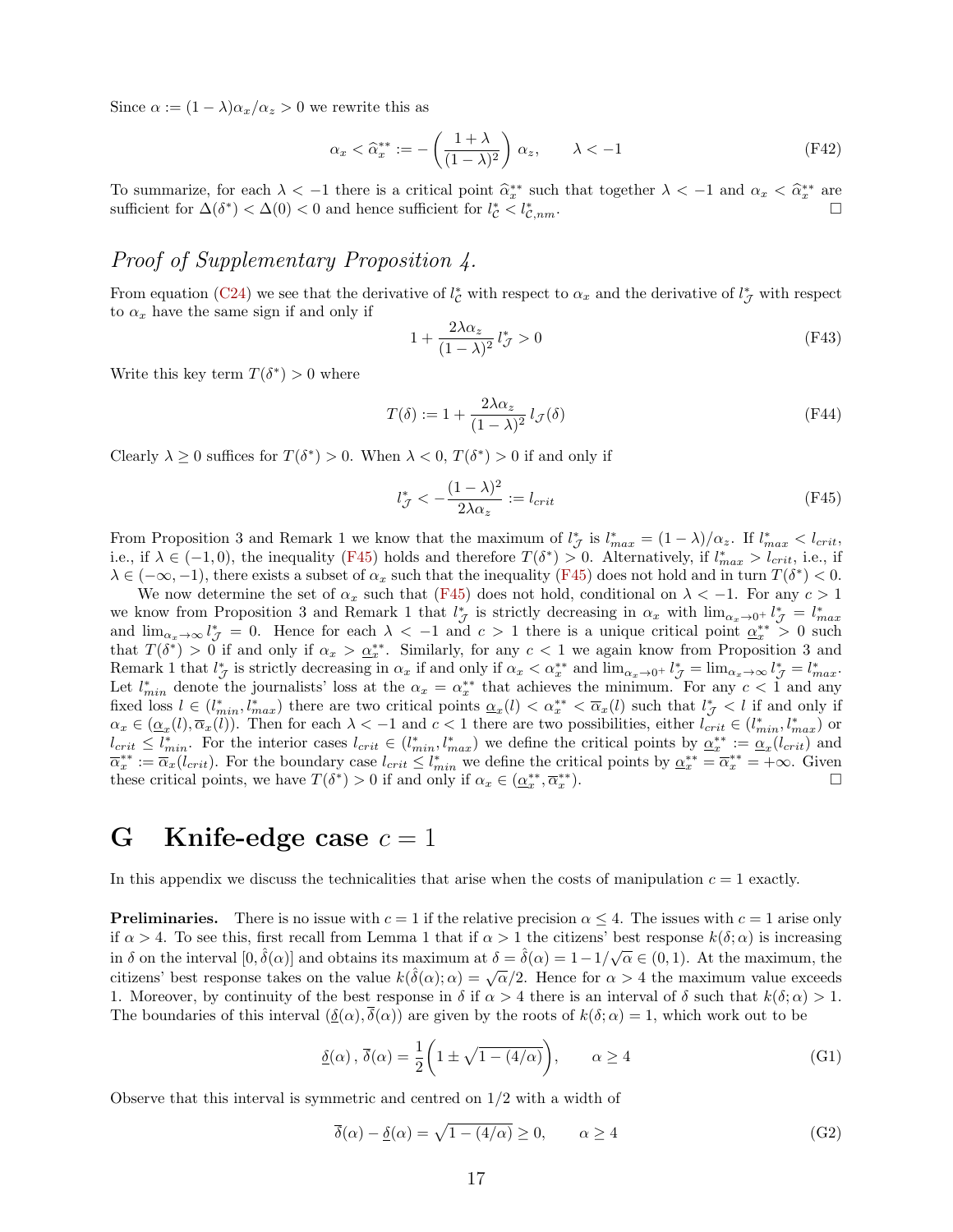If  $\alpha = 4$ , we have  $\delta(4) = \overline{\delta}(4) = 1/2$  but as  $\alpha$  increases the width of the interval  $(\delta(\alpha), \overline{\delta}(\alpha))$  expands around 1/2 with the boundaries  $\underline{\delta}(\alpha) \to 0^+$  and  $\overline{\delta}(\alpha) \to 1^-$  as  $\alpha \to \infty$ . Now recall from Proposition 1 that only  $k \in [0, \min(c, 1)]$  and  $\delta \in [0, 1]$  are candidates for an equilibrium. So if  $\alpha > 4$  then none of the values of  $\delta \in (\underline{\delta}(\alpha), \overline{\delta}(\alpha))$  are candidates for an equilibrium.

Costs of manipulation,  $c \neq 1$ . Now consider the politician's best response  $\delta(k; c)$  parameterized by  $c \neq 1$  and suppose  $\alpha > 4$ . When  $c \neq 1$ , the politician's objective depends on  $\delta$  over the entire support  $k \in [0, \min(c, 1)]$ . From Proposition 1, there is a unique intersection between the politician's and the citizens' best responses. As illustrated below, if  $c < 1$  the politician's best response  $\delta(k; c < 1)$  lies above  $\delta(k; 1)$  =  $k/(1+k)$  and hence the equilibrium point  $k^*, \delta^*$  must be on the "upper branch" of  $k(\delta; \alpha)$  where  $\delta^* > \delta(\alpha)$ . But for the same value of  $\alpha$  and instead  $c > 1$  the equilibrium point  $k^*, \delta^*$  must be on the "lower branch" of  $k(\delta;\alpha)$  where  $\delta^* < \underline{\delta}(\alpha)$  because the politician's best response  $\delta(k;c>1)$  lies below  $\delta(k;1) = k/(1+k)$ .



Discontinuity at  $c = 1$  and jump in the amount of manipulation  $\delta^*$ 

The left panel shows the citizens' best response  $k(\delta, \alpha)$  for  $\alpha < 1$ ,  $\alpha = 4$  and  $\alpha > 4$  (blue) and the politician's best response  $\delta(k; c)$  for  $c = 1 - \varepsilon$ ,  $c = 1$ , and  $c = 1 + \varepsilon$  (red). For  $\alpha > 4$ , in the limit as  $c \to 1^-$  the equilibrium is at  $k^* = 1, \delta^* = \delta(\alpha)$ but in the limit as  $c \to 1^+$  the equilibrium is at  $k^* = 1, \delta^* = \underline{\delta}(\alpha)$ . For  $\alpha > 4$  and  $c = 1$  exactly both of these are equilibria because for this knife-edge special case the politician is indifferent between  $\delta(\alpha)$  and  $\overline{\delta}(\alpha)$ . The right panel shows the equilibrium manipulation  $\delta^*$  as a function of c for  $\alpha < 1$ ,  $\alpha = 4$  and  $\alpha > 4$ . For  $\alpha \le 4$ , the manipulation  $\delta^*$  is continuous in c. But for  $\alpha > 4$ the manipulation jumps discontinuously at  $c = 1$ . In the limit as  $\alpha \to \infty$  the boundaries  $\underline{\delta}(\alpha) \to 0^+$  and  $\overline{\delta}(\alpha) \to 1^+$  so that the manipulation jumps by the maximum possible amount, from  $\delta^* = 0$  if  $c < 1$  to  $\delta^* = 1$  if  $c > 1$ .

**Summary.** In brief, when  $\alpha > 4$  for each  $c < 1$  the equilibrium  $\delta^* > \delta(\alpha)$  with  $\delta^* \to \delta(\alpha)$  from above as  $c \to 1^-$  and for each  $c > 1$  the equilibrium  $\delta^* < \underline{\delta}(\alpha)$  with  $\delta^* \to \overline{\delta}(\alpha)$  from below as  $c \to 1^+$ .

**Knife-edge case.** Now consider the case  $c = 1$  exactly. The key part of the politician's objective becomes

$$
B(\delta, k) - C(\delta) = (k^2 - 1)\delta^2 + 2k(1 - k)\delta + (1 - k)^2
$$
\n(G3)

When  $k \neq 1$ , the politician's best response is  $\delta(k; 1) = k/(1 + k)$ , which is increasing in k and approaches  $1/2$  as  $k \to 1$ . But when  $k = 1$ , the politician's objective is independent of  $\delta$  and in turn the politician is indifferent in the choice of  $\delta$ . The equilibrium  $(k^* = 1, \delta^*)$  is thus entirely determined by the citizens' best response. If  $\alpha < 4$ , the citizens' best response  $k(\delta; \alpha) < 1$  so that  $k^* = 1$  is never an equilibrium. If  $\alpha = 4$ , there is a unique equilibrium determined by the maximum of the citizens' best response  $(k^* = 1, \delta^* = 1/2)$ . If  $\alpha > 4$ , there are two equilibria corresponding to the two roots of  $k(\delta; \alpha) = 1$ : namely  $(k^* = 1, \delta^* = \underline{\delta}(\alpha))$ and  $(k^* = 1, \delta^* = \delta(\alpha)).$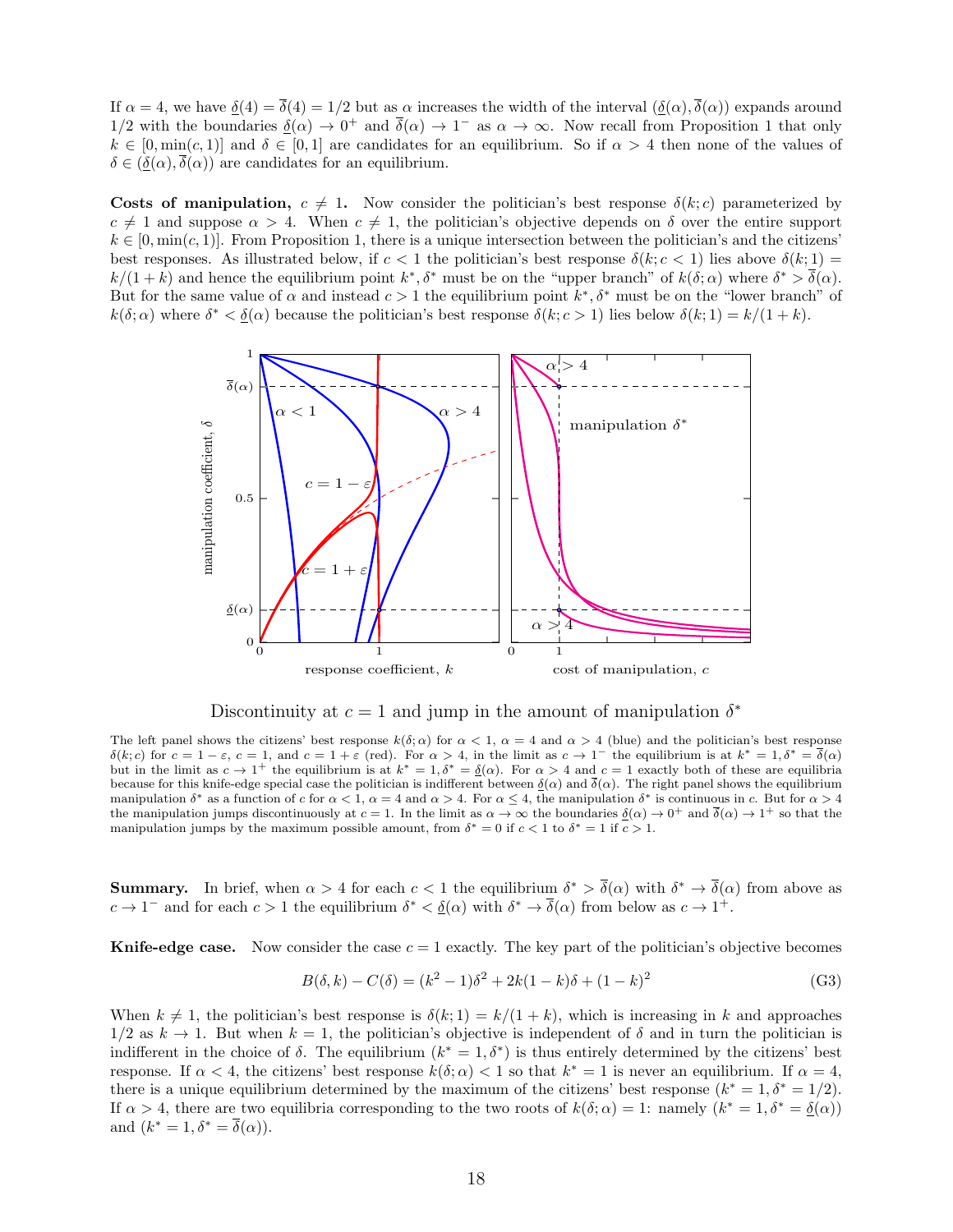Further intuition for large changes in manipulation near  $c = 1$ . Now consider the sensitivity of the equilibrium amount of manipulation to changes in c near  $c = 1$ . Recall that, taking the citizens' k as given, the politician chooses manipulation  $\delta$  to maximize

$$
V(\delta, k) = \frac{1}{\alpha_z} \left( B(\delta, k) - C(\delta) \right) + \frac{1}{\alpha_x} k^2
$$
 (G4)

with benefit  $B(\delta, k) = (k\delta + 1 - k)^2$  and costs of manipulation  $C(\delta) = c\delta^2$ .

Now consider an environment where the citizens are inclined to be very responsive to their signals,  $\alpha \to \infty$ so that  $k \to \min(c, 1)$ . First, suppose that  $c > 1$  so that  $k \to 1$ . Then the relevant part of the politician's objective simplifies to

$$
B(\delta, 1) - C(\delta) = (1 - c)\delta^2 \tag{G5}
$$

so that for any  $c > 1$  the politician will choose  $\delta = 0$ . Next, suppose instead that  $c < 1$  so that  $k \to c$ . In this case the relevant part of the politician's objective simplifies to

$$
B(\delta, c) - C(\delta) = -c(1 - c)\delta^2 + 2c(1 - c)\delta + (1 - c)^2
$$
 (G6)

so that for any  $c < 1$  the politician will choose  $\delta = 1$ . In short, as  $\alpha \to \infty$ , the politician's manipulation is a step function in c, with  $\delta = 1$  for all  $c < 1$  and  $\delta = 0$  for all  $c > 1$ .

What is the meaning of  $c = 1$ ? So given that the amount of manipulation can be extremely sensitive to c near  $c = 1$ , what does  $c = 1$  mean? Recall that in the politician's objective (5) the gross benefit  $\int_0^1 (a_i - \theta)^2 di$ has a coefficient normalized to 1. If instead we had written the objective with  $b \int_0^1 (a_i - \theta)^2 di$  for some  $b > 0$ then throughout the analysis the relevant parameter would be the cost/benefit ratio c/b and the critical point would be where the cost/benefit ratio is  $c/b = 1$ . In this parameterization, the politician's equilibrium manipulation is extremely sensitive to changes in either c or b in the vicinity of  $c/b = 1$ . With  $\alpha$  high and costs and benefits *evenly poised*, a small decrease in b or small increase in c would lead to a large reduction in manipulation.

## <span id="page-19-0"></span>H Coefficients sum to one

In this appendix we show that writing the citizens' linear strategy as  $a_i = kx_i + (1 - k)z$  is without loss of generality. Suppose that the citizens' linear strategy is

$$
a_i = \beta_0 + \beta_1 x_i + \beta_2 z
$$

for some coefficients  $\beta_0$ ,  $\beta_1$ ,  $\beta_2$ . We will show that in any linear equilibrium  $\beta_0 = 0$  and  $\beta_1 + \beta_2 = 1$ .

The politician's problem is then to choose  $y$  to maximize

$$
V(y) = \int_0^1 (\beta_0 + \beta_1(y + \varepsilon_i) + \beta_2 z - \theta)^2 \, di - c(y - \theta)^2
$$

$$
= (\beta_0 + \beta_1 y + \beta_2 z - \theta)^2 + \frac{1}{\alpha_x} \beta_1^2 - c(y - \theta)^2
$$

The solution to this problem is

$$
y = \gamma_0 + \gamma_1 \theta + \gamma_2 z
$$

where

<span id="page-19-1"></span>
$$
\gamma_0 = \frac{\beta_0 \beta_1}{c - \beta_1^2} \tag{H1}
$$

$$
\gamma_1 = \frac{c - \beta_1}{c - \beta_1^2} \tag{H2}
$$

<span id="page-19-3"></span><span id="page-19-2"></span>
$$
\gamma_2 = \frac{\beta_1 \beta_2}{c - \beta_1^2} \tag{H3}
$$